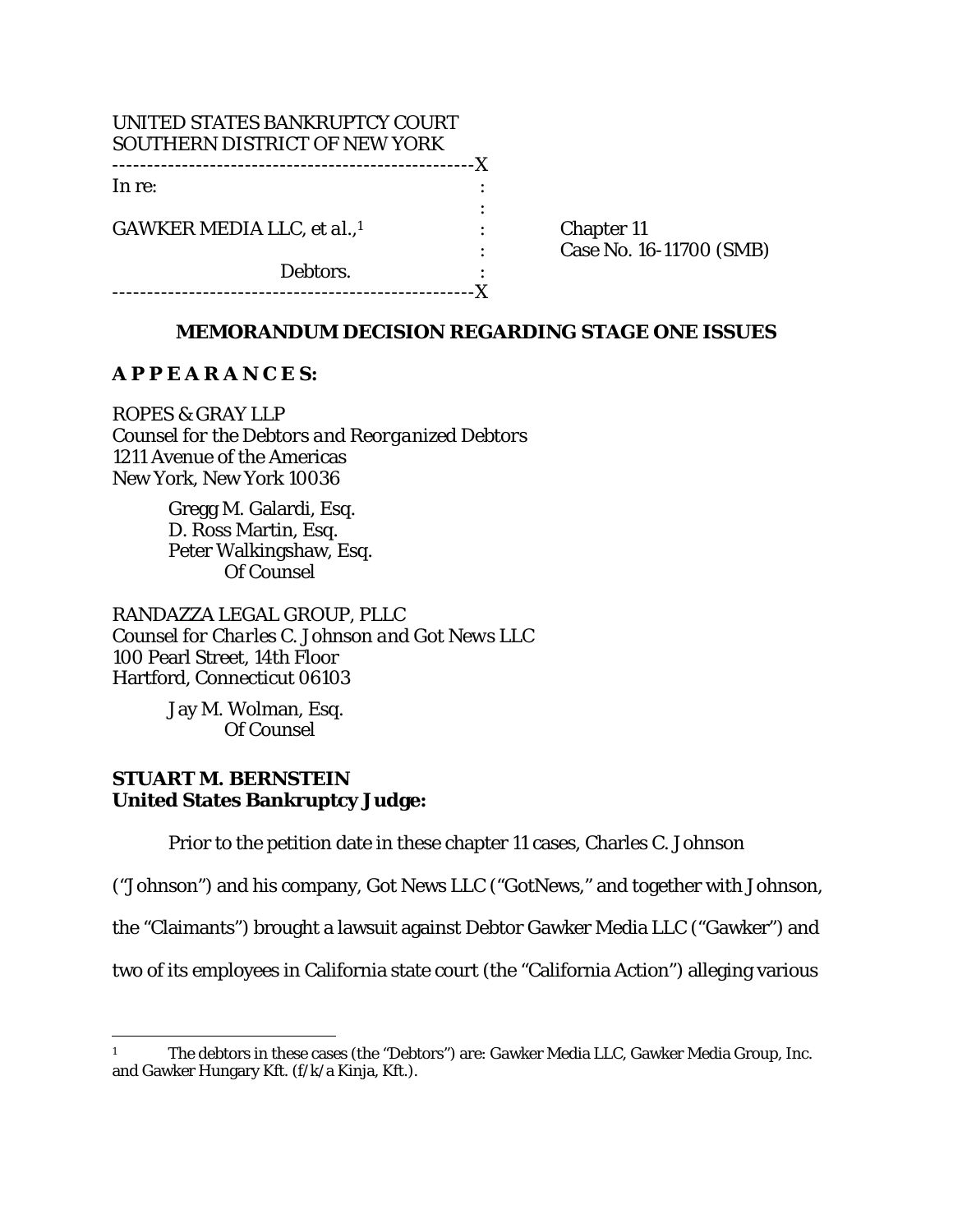torts arising out of the publication of certain content on Gawker's websites.2 Following the commencement of the Debtors' chapter 11 cases, Johnson and GotNews filed Proofs of Claim Nos. 53, 54, 202, 223, 246 and 298 (the "Claims"), one by each Claimant against each Debtor based on the same allegations as the California Action.3 The Debtors objected to the Claims. (*Johnson Omnibus Objection* at 1-2; *GotNews Omnibus Objection* at 1-2.)

The *Omnibus Objections* raised a host of issues but only two are presently before the Court. First, are the Claims "personal injury tort" claims which the Court cannot adjudicate? (*Scheduling Order Regarding Debtors' Objections to Proofs of Claim of Got News LLC and Charles Johnson*, dated Jan. 24, 2017 (the "*Scheduling Order*"), at ¶ 2 (ECF Doc. # 703).) Second, does the California anti-SLAPP statute, CAL. CIV. PROC. CODE § 425.16, apply to the *Omnibus Objections*? (*Id.*) For the reasons that follow, the Court concludes that the Claims are not "personal injury tort" claims within the meaning of 28 U.S.C. § 157(b)(2)(B), and the special motion and discovery-limiting procedures under the California anti-SLAPP statute are inapplicable to these contested matters.

<sup>2</sup> The complaint in the California Action (the "*Complaint*") is annexed as Exhibit 3 to the *Debtors' Omnibus Objection to Proofs of Claim Nos. 54, 223, and 246 Filed by Charles C. Johnson, and Motion to Apply Fed. R. Civ. P. 12(b)(6) and 12(c), Pursuant to Bankruptcy Rules 9014 and 7012*, dated Oct. 31, 2016 (the "*Johnson Omnibus Objection*") (ECF Doc. # 396), and as Exhibit 3 to the *GotNews Omnibus Objection* (as defined below). Unless otherwise indicated, all references to "ECF Doc. # <sub>\_\_</sub>" are to documents filed electronically on the docket in the main chapter 11 case, case no. 16-11700. "*Holden Declaration*" refers to the *Declaration of William D. Holden in Support of First Day Motions*, dated June 12, 2016. (ECF Doc. # 7.)

<sup>3</sup> *Johnson Omnibus Objection* at ¶ 2; *Debtors' Omnibus Objection to Proofs of Claim Nos. 53, 202, and 298 Filed by Got News LLC, and Motion to Apply Fed. R. Civ. P. 12(b)(6) and 12(c), Pursuant to Bankruptcy Rules 9014 and 7012*, dated Oct. 31, 2016 (the "*GotNews Omnibus Objection*," and together with the *Johnson Omnibus Objection*, the "*Omnibus Objections*"), at ¶ 2 (ECF Doc. # 397).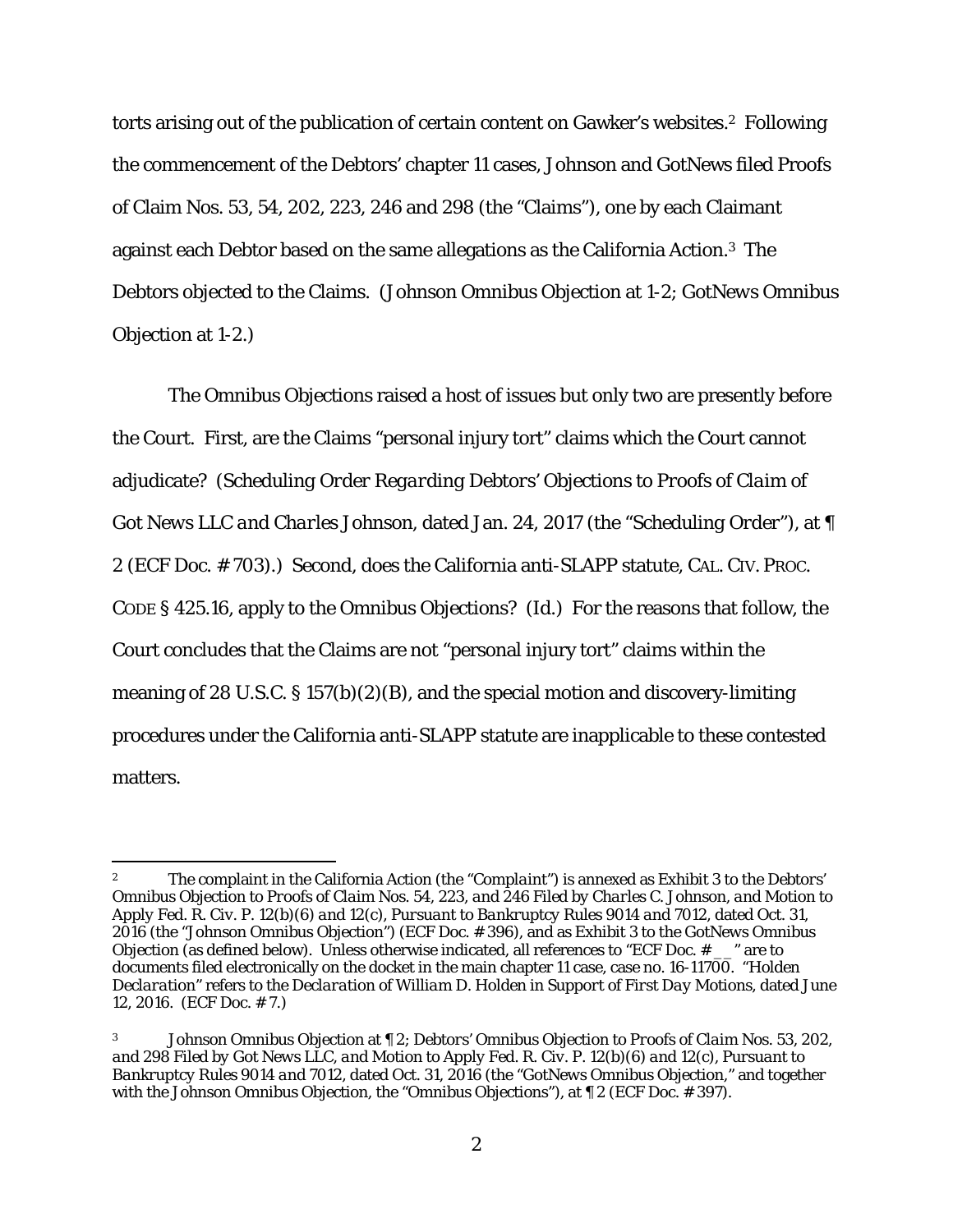#### **BACKGROUND**

### **A. The Gawker Articles and Prepetition Litigation**

 As of petition date, the Debtors operated seven distinct media brands with corresponding websites covering news and commentary on a variety of topics, including current events, pop culture, technology and sports. (*Holden Declaration* at ¶ 10-12.) The Debtors' websites allowed readers to engage with their content by "participating in online discussions," (*id.* at ¶ 13), and "commenting" on articles. (*Cf., e.g., id.* at ¶ 15 (stating that the Debtors believe they "have the best commenting environment of any digital media group").)

Johnson is a web-based journalist and the owner of GotNews, which operates through the GotNews.com website. (*Opposition to Omnibus Objections to Proofs of Claim as to Charles C. Johnson and Got News LLC*, dated Nov. 16, 2016 (the "*Opposition*") at ¶ 2 (ECF Doc. # 452); *Johnson Omnibus Objection* at ¶ 4; *GotNews Omnibus Objection* at ¶ 4.) According to the *Complaint*, in the late summer of 2014, Johnson began investigating, and through GotNews reporting on, the events leading to the death of Michael Brown in Ferguson, Missouri, and its aftermath. (*Complaint* at ¶¶ 98 p. 21- ¶ 108 p. 23; *Johnson Omnibus Objection* at ¶ 4; *GotNews Omnibus Objection* at ¶ 4.) Following Johnson's and GotNews's publication of these and certain other articles, and allegedly in retaliation for Johnson's Ferguson-related reporting, (*Opposition* at ¶¶ 3-4), Gawker published several articles (the "Gawker Articles") about the Claimants. (*Johnson Omnibus Objection* at ¶ 8; *GotNews Omnibus Objection* at ¶ 8; *Opposition* at ¶ 4.) The Gawker Articles included statements criticizing Johnson's honesty as a reporter and his professional skills as a journalist. They characterized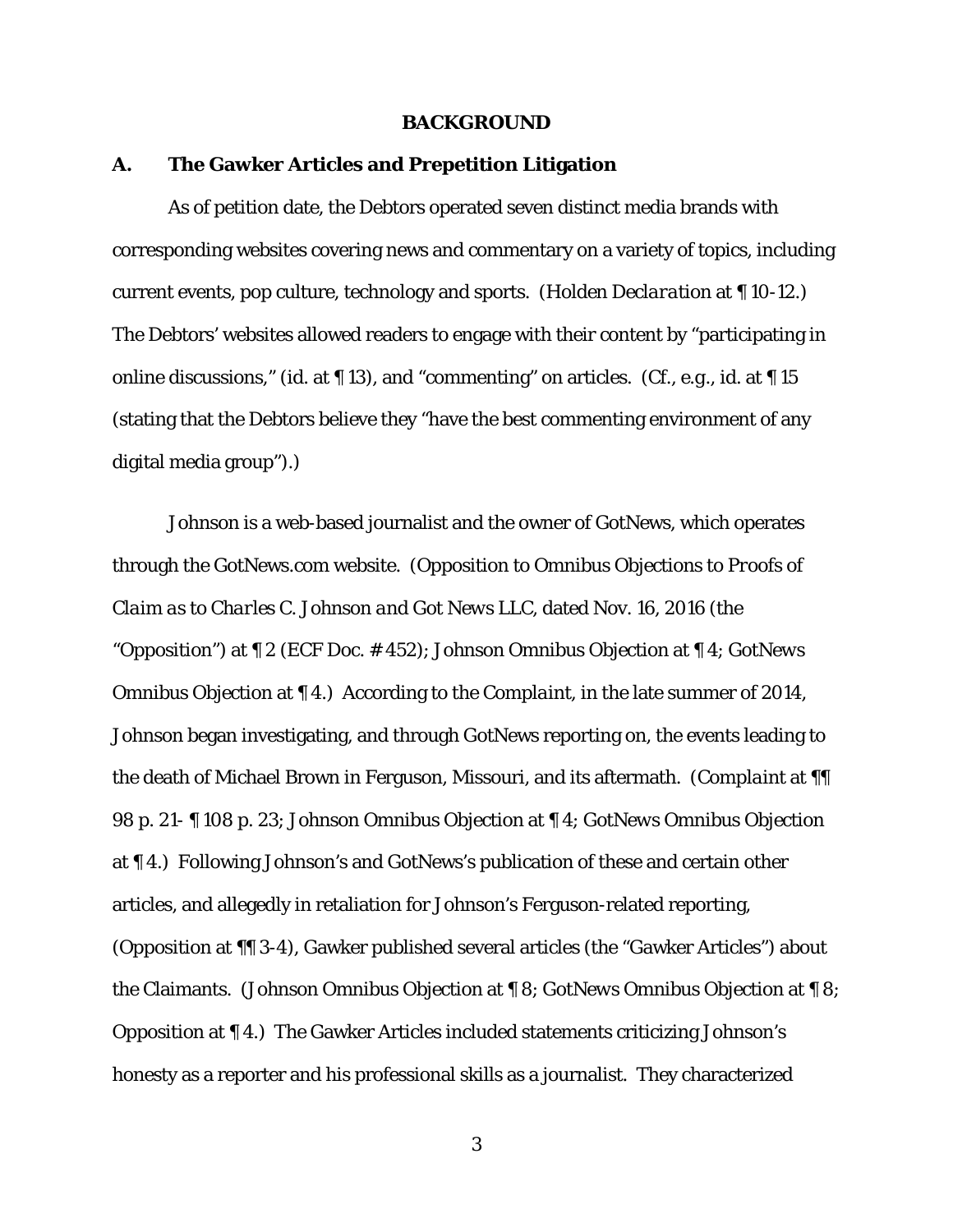Johnson's reporting as "erroneous[]" and stories Johnson had covered as "complete[ly] fabricat[ed]," interpreted Johnson's statements regarding Michael Brown's death as suggesting that Brown "deserved to die" and contended that Johnson "gets things wrong *a lot*." (*Johnson Omnibus Objection* at ¶ 35 (emphasis in original) (quoting relevant Gawker Article); *GotNews Omnibus Objection* at ¶ 35 (emphasis in original) (same).) The Gawker Articles also cited "rumors" that Johnson had defecated in public and engaged in bestiality. (*Johnson Omnibus Objection* at ¶ 43 (quoting relevant Gawker Articles); *GotNews Omnibus Objection* at ¶ 43 (same).)

Gawker employees and affiliates and third parties posted comments on the articles relating to the articles and their content. (*Johnson Omnibus Objection* at ¶¶ 43, 47, 49 (quoting and discussing relevant Gawker Articles and comments); *GotNews Omnibus Objection* at ¶¶ 43, 47, 49 (same); *see also, e.g., Opposition*, Ex. 11.1 at 28-33 and Ex. 11.2 at 1-6 (attaching copies of comments) (ECF Doc. ## 452-11 and 452-12).) Additionally, Gawker, its employees and third parties posted content on the social media website twitter.com ("Twitter") that referenced and commented on the Gawker Articles and the rumors they discussed. (*See, e.g., Opposition*, Ex. 11.1 at 1-15 (attaching "screenshots" of Twitter posts by Gawker, its affiliates and third parties promoting, discussing and/or commenting on the Gawker Articles and their content).)

As a consequence of the publication of the Gawker Articles, Johnson filed a *pro se Complaint* on behalf of himself and GotNews in California state court.4 The *Complaint*

<sup>4</sup> Johnson had previously brought a Missouri state court action against the Defendants that was removed to the United States District Court for the Eastern District of Missouri and ultimately dismissed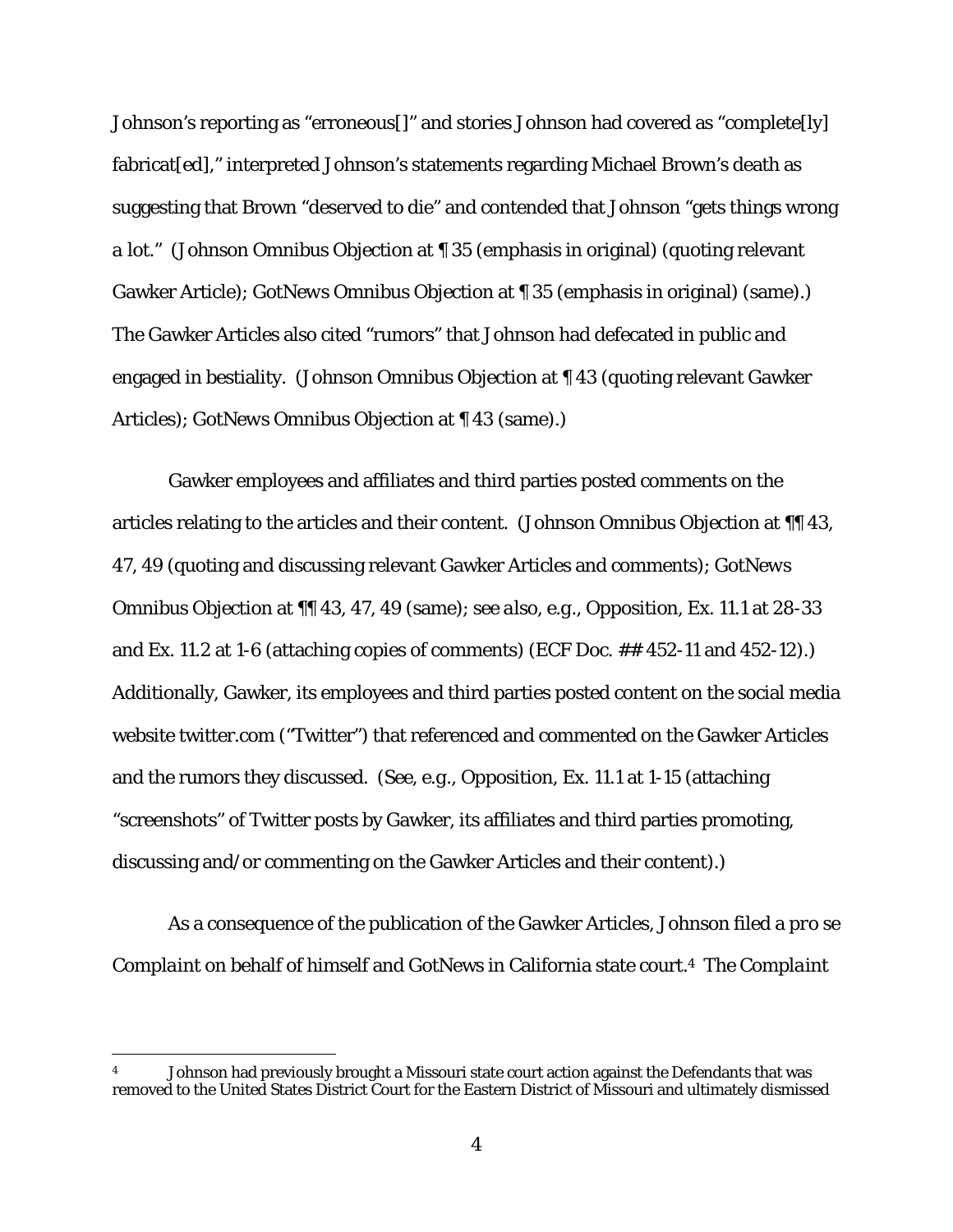named Gawker and J.K. Trotter and Greg Howard, the authors of the Gawker Articles, as defendants. Counts I and II asserted claims against Gawker and Trotter sounding in defamation and injurious falsehood, (*Complaint* at ¶ 226 p. 48 - ¶ 241 p. 54),5 Counts III and IV asserted the same claims against Gawker and Howard, (*id.* at ¶ 232 p. 54- ¶ 247 p. 58), and Count V alleged that all of the defendants had cast both plaintiffs in a false light by "giv[ing] publicity to fictional matters not of public concern" and misrepresenting the plaintiffs' statements. (*Id.* at ¶ 232 p. 58 - ¶ 238 p. 60 (emphasis omitted).) Finally, Count VI asserted a claim against all defendants under 42 U.S.C. § 1983 based on a conspiracy to interfere with the plaintiffs' civil rights. (*Id.* at ¶ 232 p. 60 - ¶ 240 p. 62.) As a result, one or both plaintiffs suffered damages including injury to their reputation, jeopardy to their business, emotional injury and lost business and investments due to damaged business reputations. (*Id.* at ¶ 238 p. 53- ¶ 239 p. 54, ¶ 245 p. 57 - ¶ 246 p. 58, ¶ 236 p. 59 - ¶ 237 p. 60, ¶ 240 p. 62.)

## **B. The Claims and the** *Omnibus Objections*

 $\overline{a}$ 

Gawker filed a chapter 11 petition on June 10, 2016, (*Voluntary Chapter 11 Petition of Gawker Media LLC*, filed June 10, 2016 (ECF Doc. # 1)), thereby staying the California action as against Gawker. 11 U.S.C. § 362(a)(1). Debtors Gawker Hungary Kft. ("Gawker Hungary") (f/k/a/ Kinja, Kft.) and Gawker Media Group, Inc. ("GMGI") filed their chapter 11 petitions two days later. (*Voluntary Chapter 11 Petition of Kinja,* 

for lack of personal jurisdiction. *Johnson v. Gawker Media*, No. 4:15-CV-1137 CAS, 2016 WL 193390 at \*1, \*11 (E.D. Mo. Jan. 15, 2016).

<sup>5</sup> The *Complaint* begins each set of claims with paragraph 232. As a result, certain paragraph numbers appear four times in the *Complaint*. For this reason, the decision refers to the paragraph numbers and the pages where the paragraphs are found.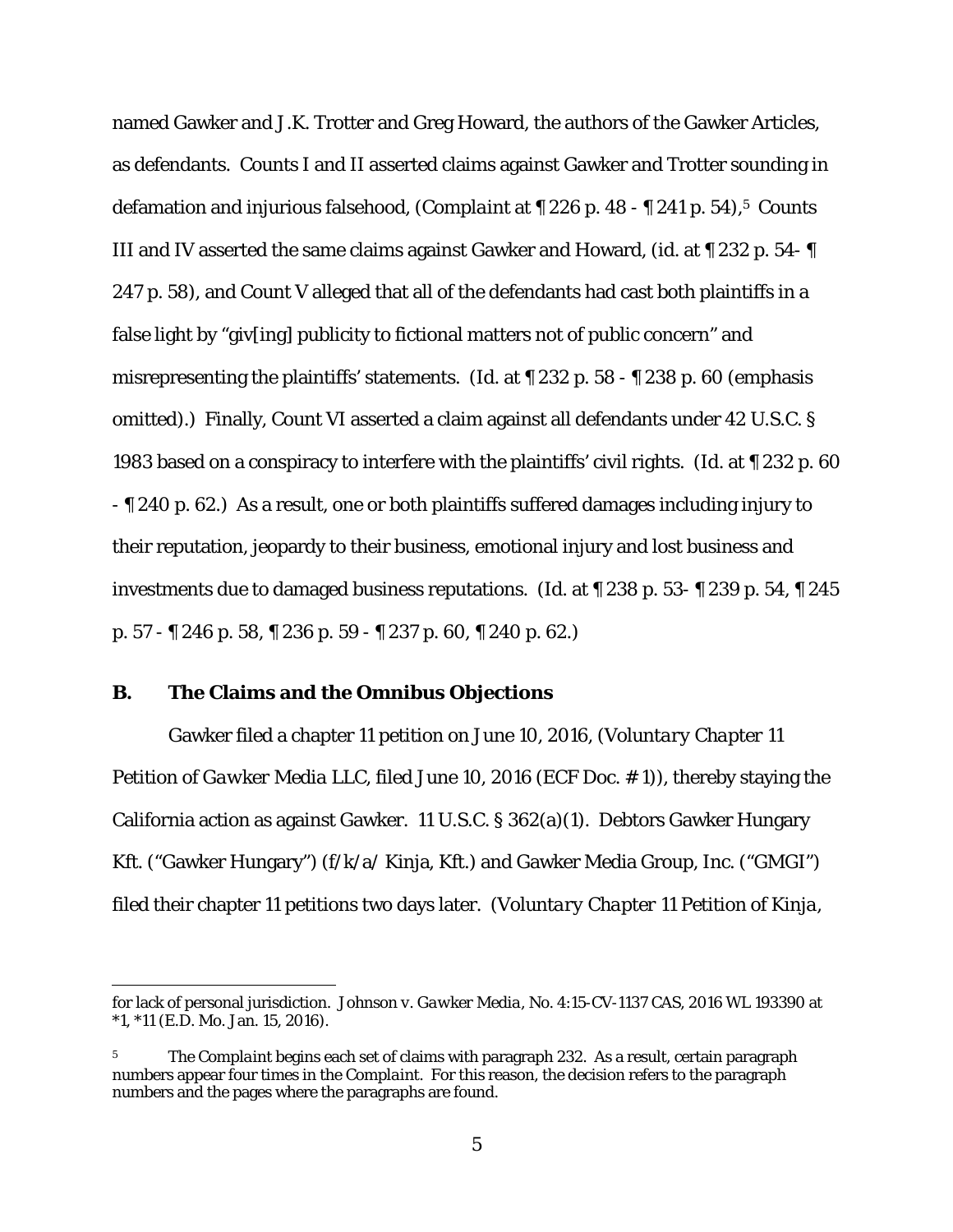*Kft.*, filed June 12, 2016 (Case No. 16-11718, ECF Doc. # 1); *Voluntary Chapter 11 Petition of Gawker Media Group, Inc.*, filed June 12, 2016 (Case No. 16-11719, ECF Doc.  $# 1).$ 

On September 28, 2016, GotNews and Johnson filed the Claims, consisting of six total claims, one against each Debtor by each of GotNews and Johnson. (*Johnson Omnibus Objection* at ¶ 3; *GotNews Omnibus Objection* at ¶ 3.) Each proof of claim asserted an unsecured claim for \$20 million based on "damages from tortious conduct," and attached the *Complaint*. In connection with confirmation of the *Amended Joint Chapter 11 Plan of Liquidation for Gawker Media Group, Inc., Gawker Media LLC, and Gawker Hungary Kft.* (the "*Plan*"), the Debtors and the Claimants agreed that the Debtors would establish and fund a single reserve of \$1.5 million solely to satisfy the Claims "to the extent [the] Claims become Allowed Claims" (as defined in the *Plan*), and further agreed to cap the Claimants' recovery on account of the Claims at \$1.5 million. (*Findings of Fact, Conclusions of Law, and Order Confirming Amended Joint Chapter 11 Plan of Liquidation for Gawker Media Group, Inc., Gawker Media LLC and Gawker Hungary Kft.*, dated Dec. 22, 2016 at 182 (ECF Doc. #638).)

The Debtors filed the *Omnibus Objections* on October 31, 2016 seeking to disallow the Claims. They argued first that Federal Rules of Civil Procedure 12(b)(6) and/or 12(c) should be made applicable pursuant to Bankruptcy Rule 9014 because the Claims "sound in tort," are "based on outside litigation," and should be resolved in a manner "analog[ous] . . . to the ordinary civil litigation process." (*Johnson Omnibus Objection* at ¶¶ 13-15, *GotNews Omnibus Objection* at ¶¶ 13-15.) As to the Claims themselves, the *Objections* contended that they were barred as a matter of California law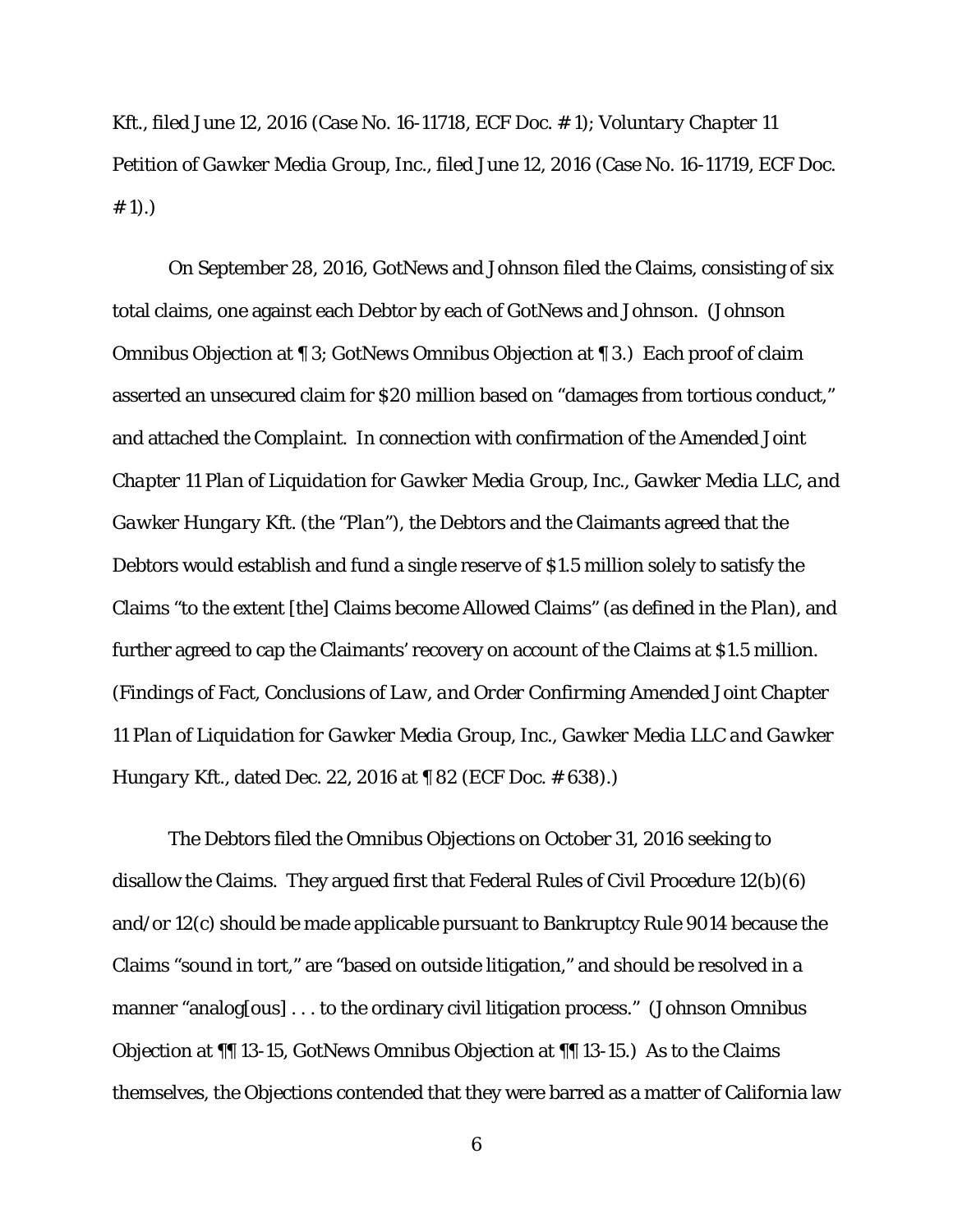under the California anti-SLAPP statute, (*Johnson Omnibus Objection* at ¶¶ 16-31; *GotNews Omnibus Objection* at ¶¶ 16-31), and that the statements by Gawker, its employees and/or third parties that formed the basis of the *Complaint* constituted opinion and were not actionable defamation, were framed as questions rather than assertions of fact or were third party statements for which the Debtors could not be liable under section 230 of the Communications Decency Act, 47 U.S.C. § 230. (*Johnson Omnibus Objection* at ¶¶ 32-50; *GotNews Omnibus Objection* at ¶¶ 32-50). Further, the false light claims by both Claimants failed because their defamation claims were not actionable (*Johnson Omnibus Objection* at ¶¶ 51-52; *GotNews Omnibus Objection* at ¶¶ 51-52), and the false light cause of action was not available to GotNews because GotNews, as a corporate entity, does not have the interests, including privacy and feelings, that the tort seeks to protect. (*GotNews Omnibus Objection* at ¶ 53.)

Additionally, even if the Gawker Articles were actionable, Johnson failed to allege and could not prove that Gawker acted with actual malice because he is an all-purpose public figure, or at least a limited-purpose public figure. (*Johnson Omnibus Objection* at ¶¶ 53-65; *GotNews Omnibus Objection* at ¶¶ 54-66.). The alleged violation of Section 1983 was also baseless because the Claimants did not allege state action or deprivation of a cognizable right. (*Johnson Omnibus Objection* at ¶¶ 66-69; *GotNews Omnibus Objection* at ¶¶ 67-70.) Further, the Claims against GMGI and Gawker Hungary fail because those Debtors were not named in the *Complaint* and the one-year California law statute of limitations for libel and defamation had run by the time the Claims were filed. (*Johnson Omnibus Objection* at ¶¶ 70-72; *GotNews Omnibus Objection* at ¶¶ 71- 73.) Finally, this Court can fully adjudicate the disallowance of the Claims because they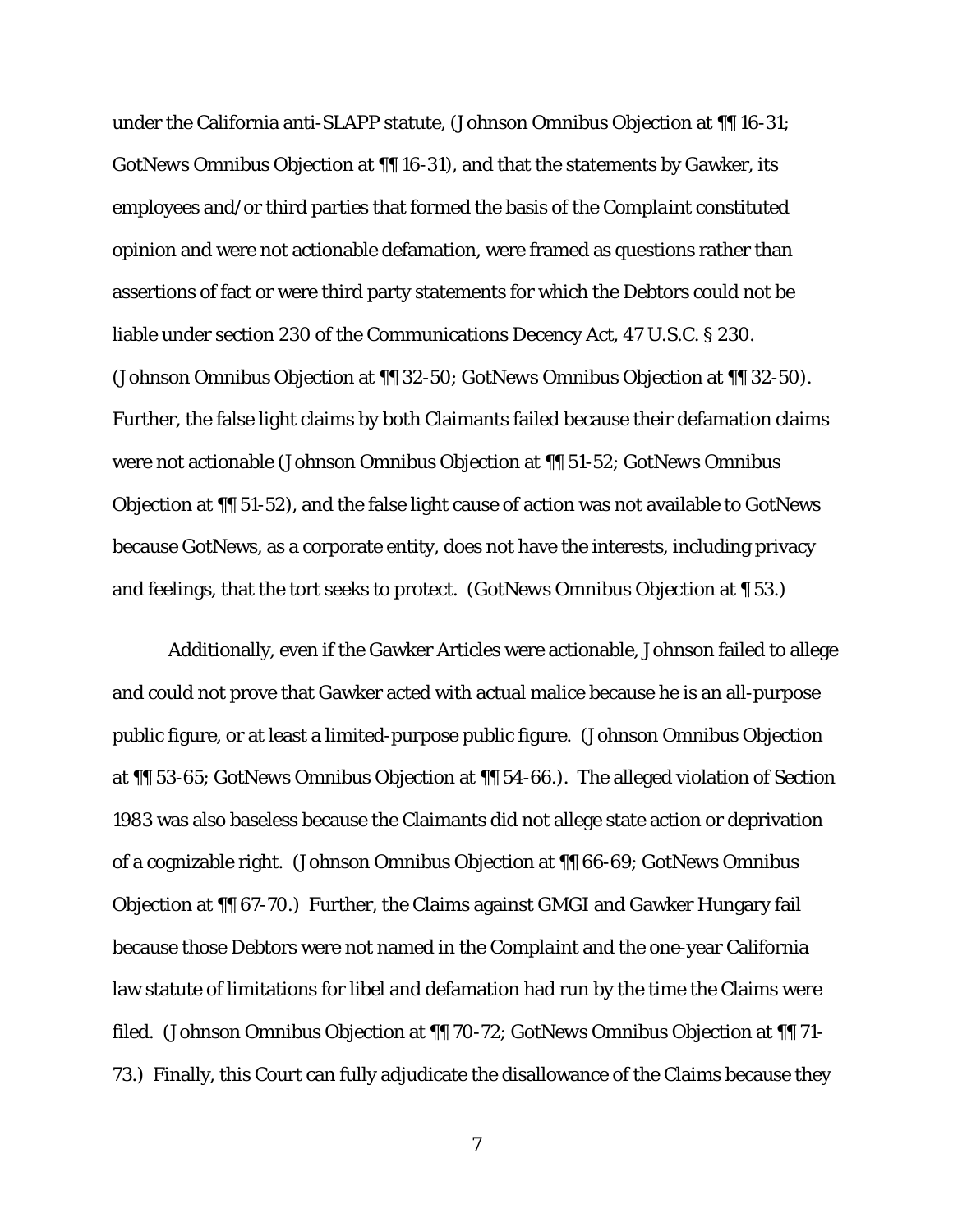were not personal injury tort claims within the meaning of 28 U.S.C. § 157(b)(2)(B). (*Johnson Omnibus Objection* at ¶¶ 73-80; *GotNews Omnibus Objection* at ¶¶ 74-81.)

The Claimants filed their *Opposition* on November 16, 2016. The *Opposition* disputed essentially all of the Debtors' contentions and argued that Federal Rules of Civil Procedure 12(b)(6) and 12(c) should not apply, (*Opposition* at ¶ 5-7), the California anti-SLAPP statute was inapplicable, (*id.* at ¶ 8-10), the Debtors were liable for defaming the Claimants and casting them in a false light, (*id.* at ¶¶ 11-28), the liability extended to GMGI and Gawker Hungary (*id.* at 29), and the Claims were personal injury torts that must be adjudicated in the United States District Court for the Southern District of New York. (*Id.* at ¶¶ 5, 30.)

Given the numerous legal issues involved and in the interest of efficiency, the Court directed the parties to meet and confer regarding scheduling and briefing on the *Omnibus Objections*. (*Scheduling Order* at 2.) Subsequently, the parties agreed that they would proceed by submitting the two, aforementioned issues to the Court in the first instance: "(a) which of the . . . Claims, if any, are 'personal injury tort and wrongful death claims' within the meaning of ... section  $157(b)(2)(B)$  of [title 28 of the United States Code] and (b) whether the California anti-SLAPP statute applies in these contested matters, and if so, in what manner." (*Scheduling Order* at ¶ 2.)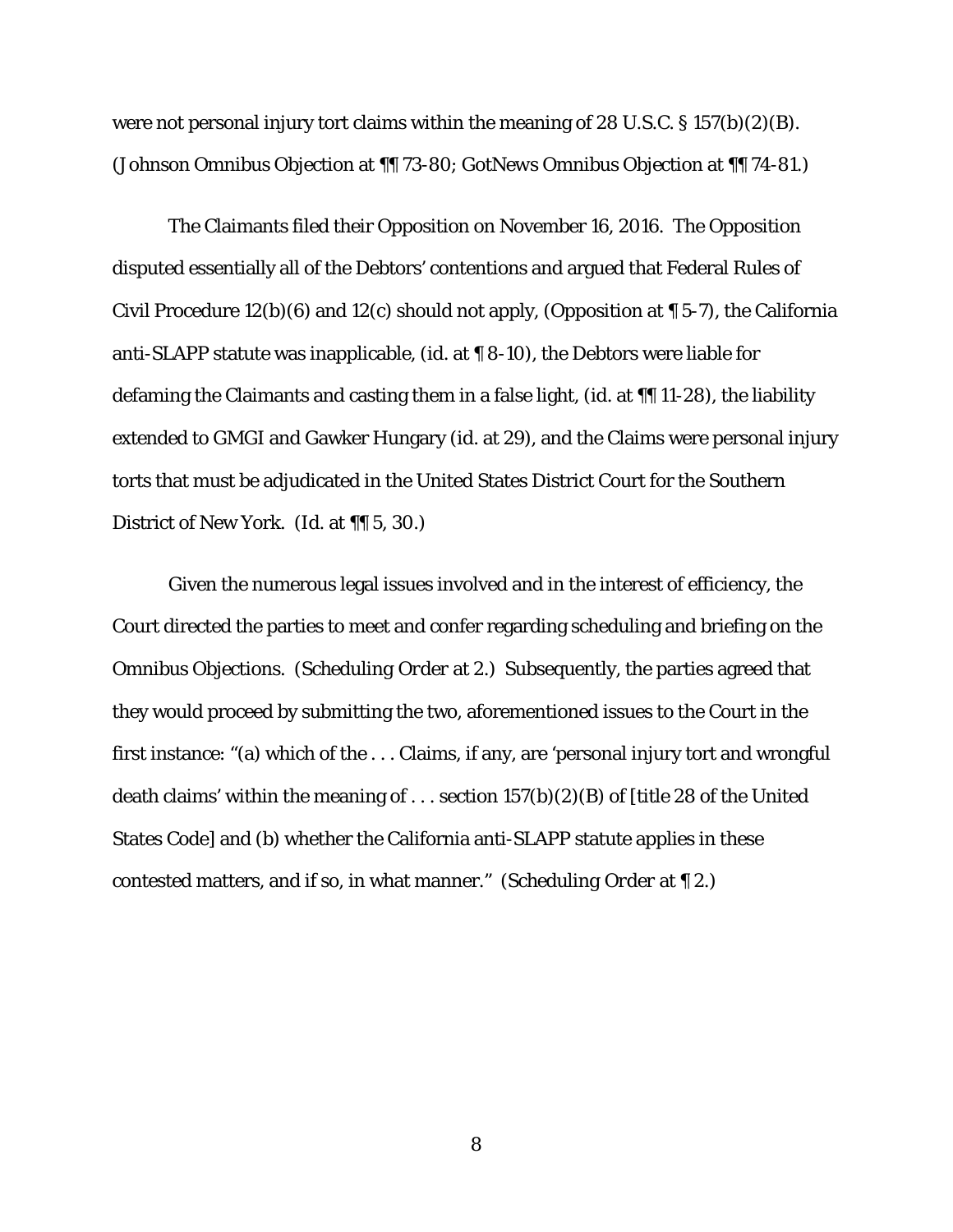#### **DISCUSSION**

### **A. "Personal Injury Tort" Claims**

<u>.</u>

Bankruptcy courts have jurisdiction over all civil proceedings arising under, arising in or related to cases under the Bankruptcy Code. 28 U.S.C. § 1334(b); *see also Amended Standing Order of Reference*, dated Jan. 31, 2012, No. M-431, 12 Misc. 00032 (referring proceedings in this District arising under, arising in or related to the Bankruptcy Code to this Court). However, bankruptcy courts exercise limited power to enter final orders and judgments with respect to matters that are not core. *E.g.*, *Stern v. Marshall*, 564 U.S. 462, 474-75 (2011). The "liquidation or estimation of contingent or unliquidated personal injury tort or wrongful death claims against the estate for purposes of distribution" in a bankruptcy case is not core, 28 U.S.C. § 157(b)(2)(B), and must be tried in the District Court where the bankruptcy case is pending or where the claim arose. 28 U.S.C. § 157(b)(5).6 Accordingly, the threshold issue is whether the Claimants' defamation and related claims assert personal injury tort claims within the meaning of these statutory provisions.

The starting point for the interpretation of any statute is the plain language of the statute itself. *United States v. Ron Pair Enters.*, 489 U.S. 235, 241 (1989). "The plain meaning of legislation should be conclusive, except in the 'rare cases [in which] the literal application of a statute will produce a result demonstrably at odds with the intentions of its drafters.'" *Id.* at 242 (quoting *Griffin v. Oceanic Contractors, Inc.*, 458 U.S. 564, 571 (1982)); *accord Hartford Underwriters Ins. Co. v. Union Planters Bank,* 

<sup>6</sup> Section 157(b)(5) is not jurisdictional, and a personal injury tort claimant can consent to entry of a final judgment in the bankruptcy court, *Stern*, 564 U.S. at 479, but the Claimants have not consented. (*See Opposition* at ¶ 5.)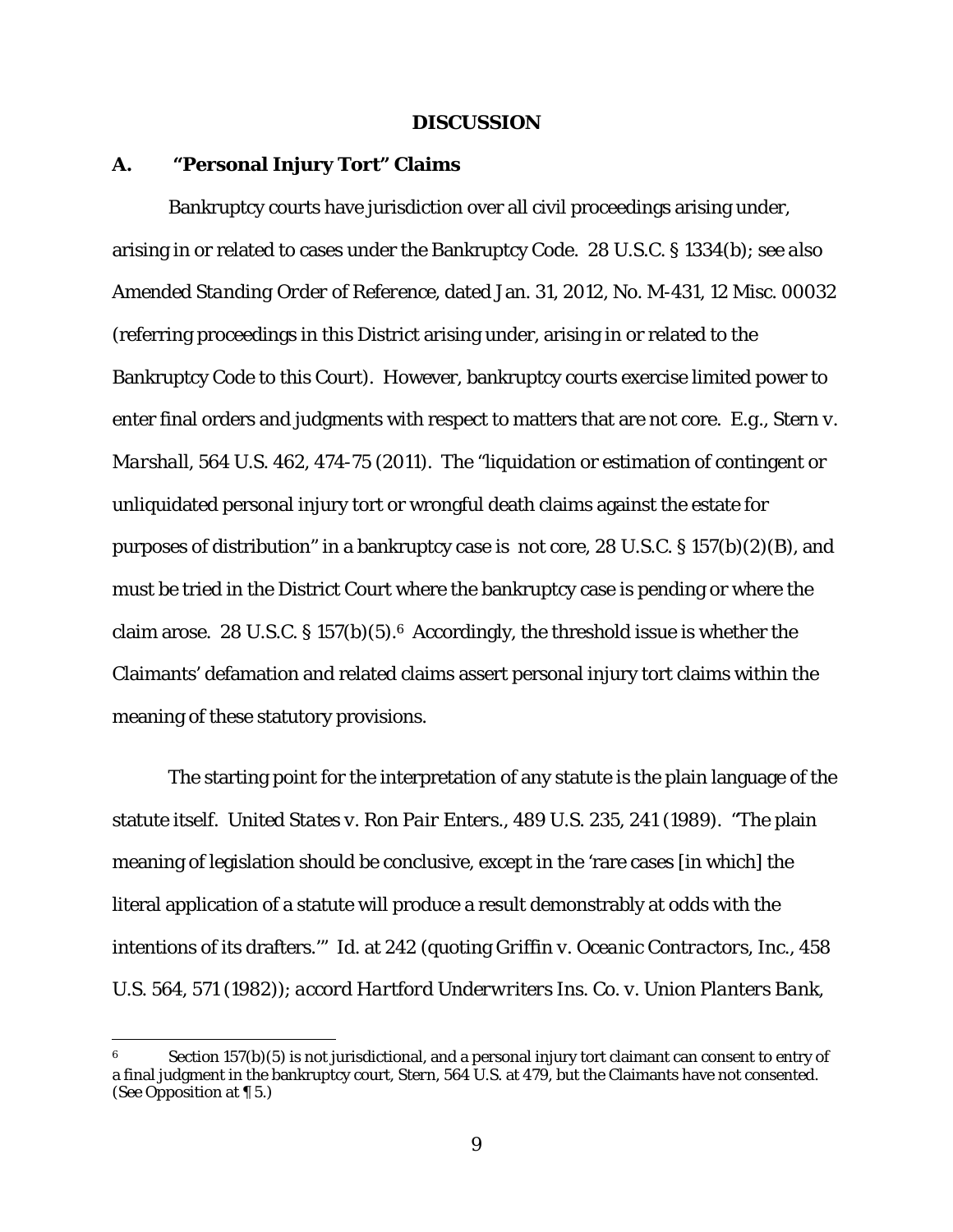*N. A.*, 530 U.S. 1, 6 (2000). Plainness or ambiguity is determined by reference to the statutory language itself, "the specific context in which that language is used, and the broader context of the statute as a whole." *Robinson v. Shell Oil Co.*, 519 U.S. 337, 341 (1997) (citing *Estate of Cowart v. Nicklos Drilling Co.*, 505 U.S. 469, 477 (1992)); *accord United Sav. Assn. of Texas v. Timbers of Inwood Forest Assocs.*, 484 U.S. 365, 371 (1988) ("Statutory construction . . . is a holistic endeavor. A provision that may seem ambiguous in isolation is often clarified by the remainder of the statutory scheme . . . ."). Where the statute's language and context fail to resolve the ambiguity, a court may resort, in order, to canons of statutory construction and legislative history to aid in its interpretation. *United States v. Colasuonno*, 697 F.3d 164, 173 (2d Cir. 2012); *Daniel v. Am. Bd. of Emergency Med.*, 428 F.3d 408, 423 (2d Cir. 2005).

The phrase "personal injury tort or wrongful death claims," or some variation, was introduced into title 28 under the Bankruptcy Amendments and Federal Judgeship Act of 1984, Pub. L. No. 98-353, 98 Stat. 333 (1984) (the "1984 Amendments"), and appears in several provisions. *See* 28 U.S.C. §§ 157(b)(2)(B) *&* (O), 157(b)(5), 1411(a) (addressing the right to trial by jury with regard to a personal injury or wrongful death claim).7 However, title 28 does not define "personal injury" or "personal injury tort," and the Second Circuit has not construed these terms as used in the cited sections. *See In re Residential Capital, LLC*, 536 B.R. 566, 571 (Bankr. S.D.N.Y. 2015).

Lower courts in the Second Circuit and elsewhere have adopted different approaches to determine whether a particular claim constitutes a "personal injury tort"

<u>.</u>

In addition, 28 U.S.C. § 157(b)(4) states that non-core proceedings under § 157(b)(2)(B) are not subject to the mandatory abstention provisions of 28 U.S.C.  $\S$  1334(c)(2).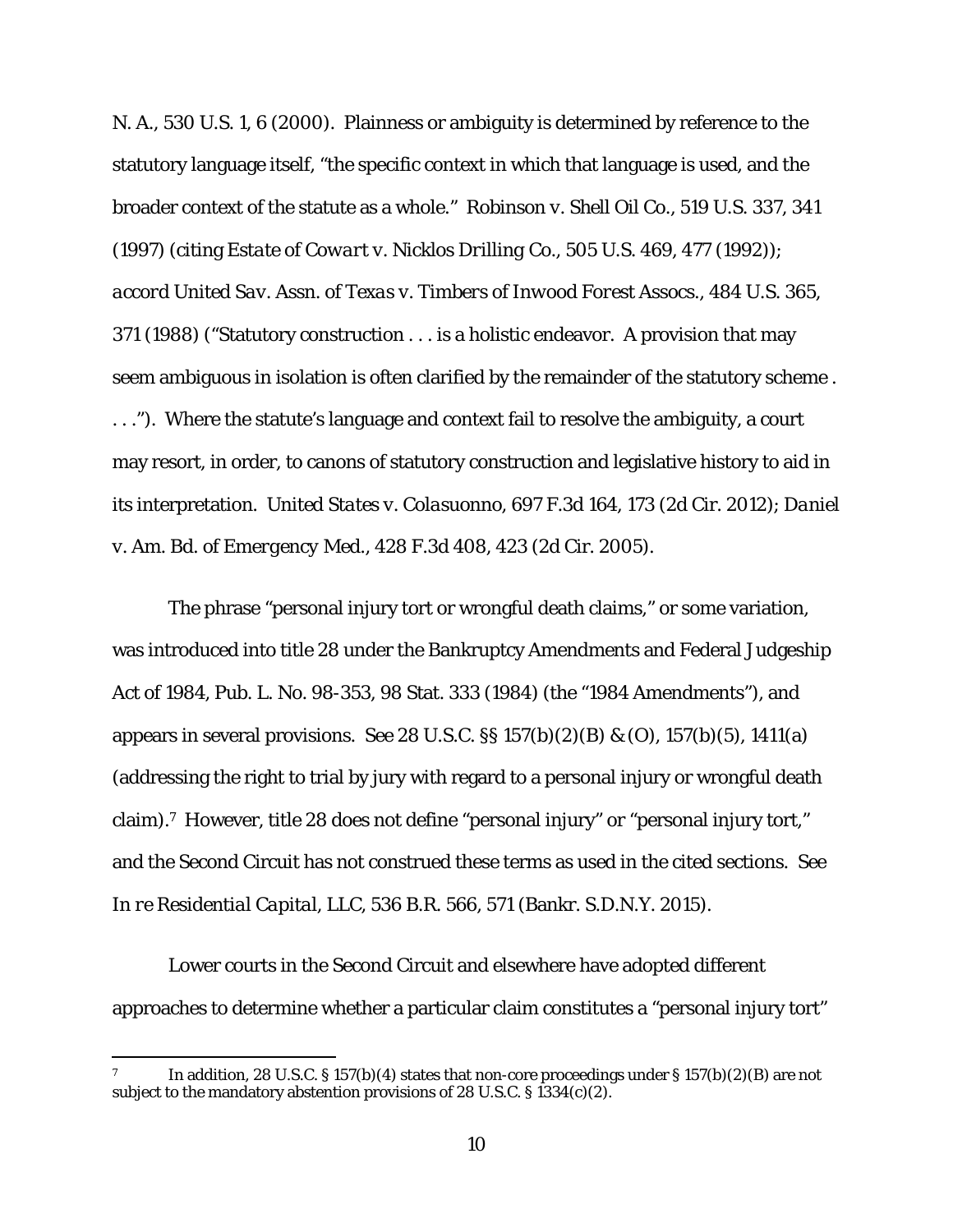claim. *Id.* at 571-75 (collecting cases). The "narrow view" requires a trauma or bodily injury or psychiatric impairment beyond mere shame or humiliation to meet the definition of "personal injury tort." *Id.* at 571-72 (citations omitted); *accord Perino v. Cohen (In re Cohen)*, 107 B.R. 453, 455 (S.D.N.Y. 1989) (stating that a claim based on a violation of New York's anti-discrimination law "is not a claim for a 'personal injury tort' in the traditional, plain-meaning sense of those words, such as a slip and fall, or a psychiatric impairment beyond mere shame and humiliation," and that "[t]here is no legislative history that would bring this plaintiff's claim for a tort without trauma within the statutory exception for a personal injury tort."). The broad view interprets "personal injury tort" to "embrace[] a broad category of private or civil wrongs or injuries for which a court provides a remedy in the form of an action for damages, and include [] damage to an individual's person and any invasion of personal rights, such as libel, slander and mental suffering." *Residential Capital*, 536 B.R*.* at 572 (quoting *Boyer v. Balanoff* (*In re Boyer*), 93 B.R. 313, 317-18 (Bankr. N.D.N.Y. 1988) and collecting cases). Finally, under the intermediate, "hybrid" approach, a bankruptcy court may adjudicate claims bearing the "earmarks of a financial, business or property tort claim, or a contract claim" even where those claims might appear to be "personal injury torts" under the broad view. *Id.* (quoting *Stranz v. Ice Cream Liquidation, Inc. (In re Ice Cream Liquidation, Inc.)*, 281 B.R. 154, 161 (Bankr. D. Conn. 2002) and citing, *inter alia*, *Adelson v. Smith (In re Smith)*, 389 B.R. 902, 908-13 (Bankr. D. Nev. 2008)). Given the absence of a statutory definition and the facial reasonableness of each interpretation, the phrase "personal injury tort," as used in 28 U.S.C.  $\S 157(b)(2)(B)$  and  $(b)(5)$ , is ambiguous.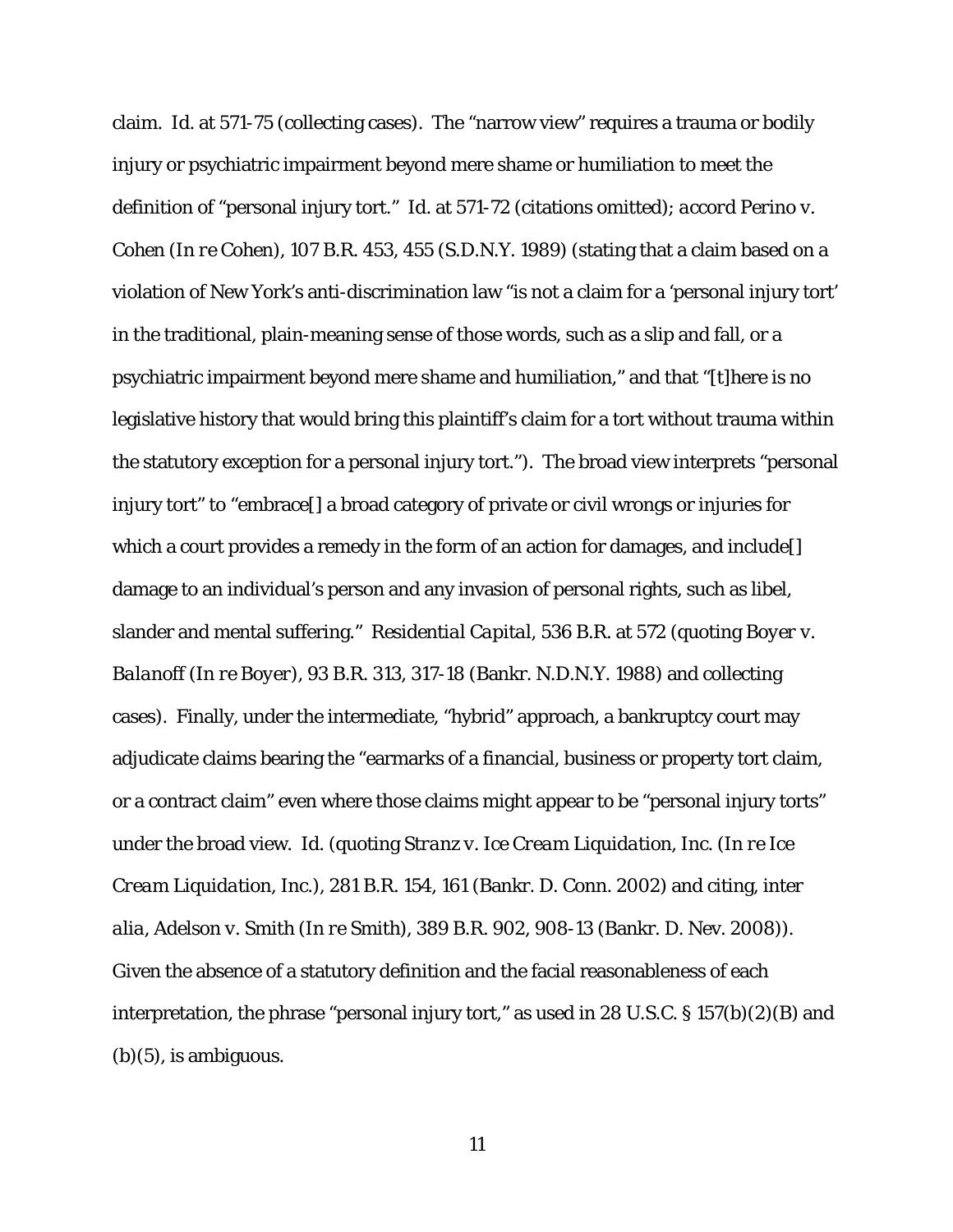Turning first to the canons of statutory interpretation, and specifically the canon *noscitur a sociis*, the Court concludes that the narrow interpretation, which requires trauma or bodily injury, or a psychic injury beyond mere shame or humiliation, is the correct interpretation. *Noscitur a sociis* is, put simply, the principle that "a word is known by the company it keeps." *Yates v. United States*, 135 S. Ct. 1074, 1085 (2015); *accord United States v. Williams*, 553 U.S. 285, 294 (2008) ("[A] word is given more precise content by the neighboring words with which it is associated."); *see also* 2A NORMAN SINGER, SUTHERLAND STATUTORY CONSTRUCTION § 47:16 at 353-64 (7th ed. 2014) ("SUTHERLAND") (discussing *noscitur a sociis*). The Supreme Court has relied on the *noscitur a sociis* canon "to avoid ascribing to one word a meaning so broad that it is inconsistent with its accompanying words, thus giving 'unintended breadth to the Acts of Congress.'" *Gustafson v. Alloyd Co.*, 513 U.S. 561, 575 (1995) (quoting *Jarecki v. G.D. Searle & Co.*, 367 U.S. 303, 307 (1961)). Here, the relevant statutory provisions couple "personal injury torts" and "wrongful death." "Wrongful death" refers to "[a] death caused by a tortious injury." BRYAN A. GARNER, BLACK'S LAW DICTIONARY 485 (10th ed. 2014) ("BLACK'S"). The term "personal injury tort" should be construed in a manner meaningfully similar to "wrongful death," and require a physical trauma.

The legislative history regarding the relevant provisions of the 1984 Amendments also supports the narrow interpretation. The personal injury tort/wrongful death exception originated with lobbying, including testimony, from personal injury lawyers who found themselves and their clients dragged into the *Johns-Manville* case and other asbestos bankruptcies. *In re Dow Corning Corp.*, 215 B.R. 346, 353-54 (Bankr. E.D. Mich. 1997). In the wake of the Manville bankruptcy and the Supreme Court's decision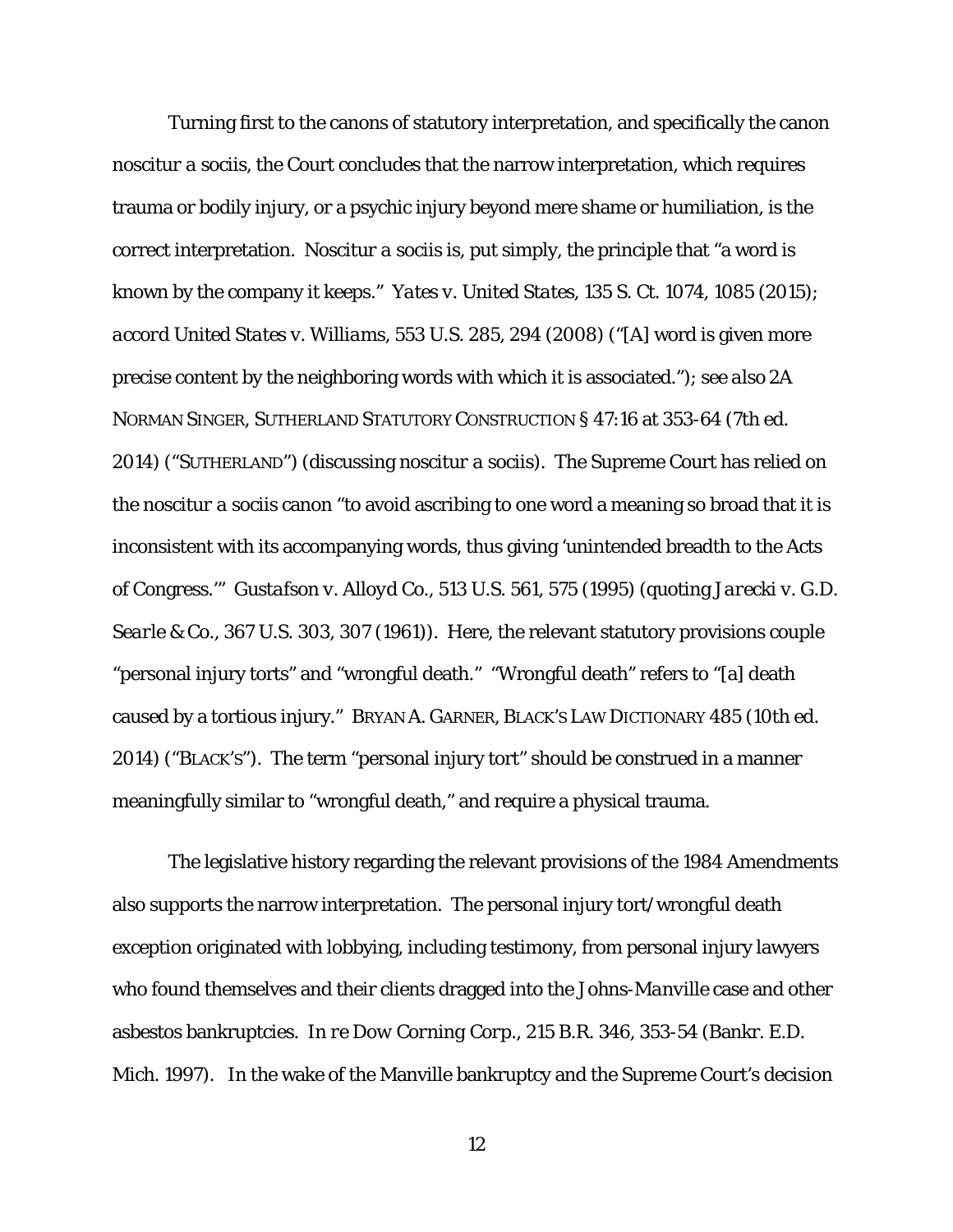in *Northern Pipeline Constr. Co. v. Marathon Pipe Line Co.*, 458 U.S. 50 (1982), the Senate conducted hearings to consider amendments to the Bankruptcy Code and related jurisdictional provisions. *See The Manville Bankruptcy and Amendments to the Bankruptcy Code Relating to the Northern Pipeline Decision: Hearing Before the Subcomm. on Courts of the S. Comm. on the Judiciary*, 97th Cong., 2d Sess. (Nov. 10, 1982) (Serial No. J-97-150). Robert Steinberg, Esq., appearing on behalf of the Asbestos Litigation Group, an association of lawyers representing plaintiffs in asbestos litigation, testified that "the bankruptcy courts have other challenging and difficult issues to deal with and should not be a repository for thousands and thousands of personal injury claims and the necessity to litigate those." *Id.* at 58 (statement of Robert Steinberg, Esq., Counsel, Asbestos Litigation Group). John P. Sears, Esq., another representative of the Asbestos Litigation Group, submitted a letter to Senator Robert Dole that referred to "the well-established principle of American jurisprudence that the exercise of an individual's constitutional right to a trial by jury of a personal injury and wrongful death claim is the most effective and fair method of resolution," and stated that "[a]sbestos victims must not be stripped of their constitutional right to a trial by jury of their personal injury and wrongful death claims." *Id.* at 108 (letter from John P. Sears, Esq., Counsel, Asbestos Litigation Group to Sen. Robert Dole, Chairman, Subcomm. on Courts, S. Comm. on the Judiciary).

In June 1984, Congress took up the final debate on the amendments that ultimately became part of the 1984 Amendments. Senator DeConcini explained that "[t]he amendments that I propose seek to balance effective bankruptcy administration with the constitutional concerns reflected in the Marathon decision and the concerns of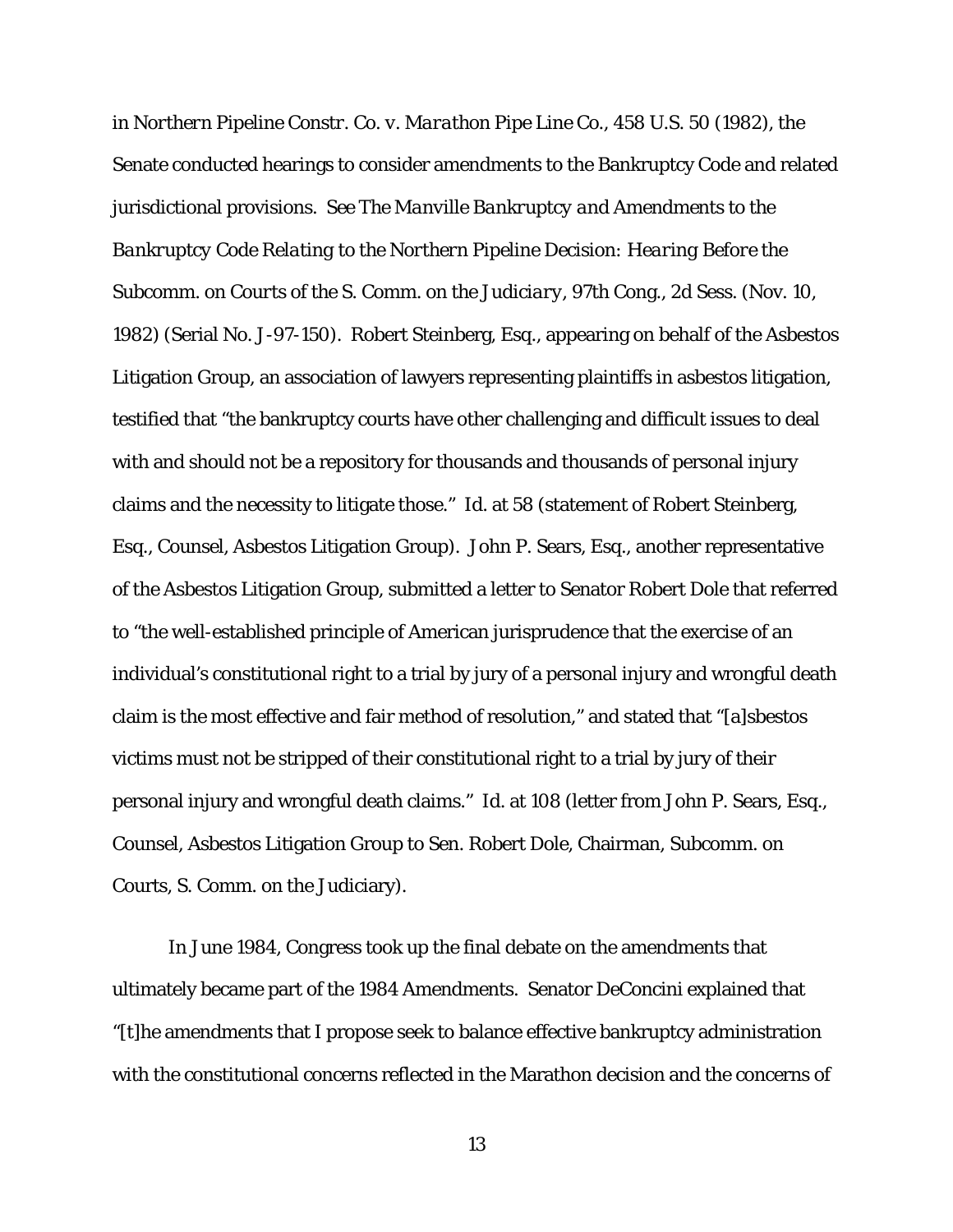personal injury tort claimants." 130 CONG. REC. 17,154 (1984). While recognizing that "[b]ankruptcy courts must retain their traditional, long established, and undisputed power to resolve such claims inexpensively and expeditiously if our bankruptcy system is to work," including the estimation of claims, and "[a] broad limitation on estimation of contract claims . . . would create unnecessary delays and increased cost if there had to be de novo review by a district court judge of every such matter," the exemption of personal injury tort actions from the list of core proceedings addressed a concern of many of his colleagues. *Id.* Personal injury tort creditors "do not voluntarily become involved" with the debtor, and "should have the protection of having any final order entered by an article III district court judge." *Id.* Senator DeConcini referred to "claims arising from automobile accidents" as examples of the personal injury tort claims he had in mind, *id.* at 17,155, and Representative Kastenmeier, the ranking majority member on the House Judiciary Committee and one of the floor managers, described the exceptions to core jurisdiction under the 1984 Amendments, including the personal injury tort/wrongful death exception, as a "narrow category of cases." 130 CONG. REC. 20,227- 28 (1984).

"Where Congress adopts language urged by a witness, it may be assumed that Congress also adopted the intent voiced by the witness." *In re Teligent, Inc.*, 268 B.R. 723, 737 (Bankr. S.D.N.Y. 2001) (citations omitted); *see also* 2A SUTHERLAND § 48:10 at 596-97 ("Federal courts frequently look to committee member and interested-party statements made during committee hearings about conditions requiring legislative attention as an aid to determine legislative intent. Because committee hearing records are distributed to Congress members, courts assume they had knowledge of these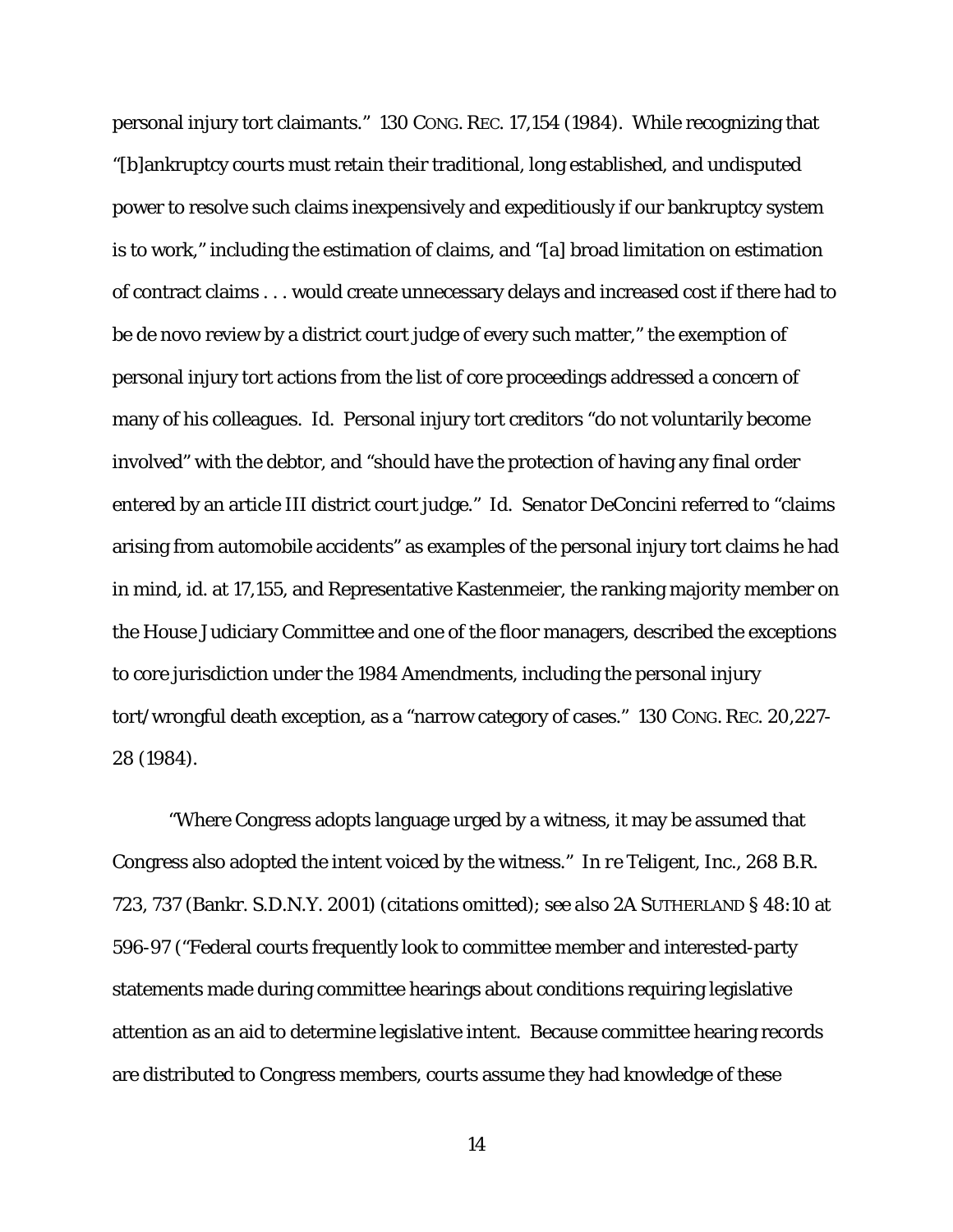statements and the evils they described, and that passage of a proposed bill is some evidence of their intent to remedy these evils." (footnote omitted)). The representatives of the Asbestos Litigation Group testified before the Senate about their concerns resulting from their experience in the *Johns-Manville* bankruptcy, about a bankruptcy court's power to estimate and liquidate personal injury and wrongful death claims, and the denial of the right to try those claims before a jury. Those specific concerns – and no others – were addressed by exempting personal injury tort and wrongful death claims from the otherwise broad definition of core claims in 28 U.S.C. § 157(b), singling them out from the provisions of mandatory abstention, 28 U.S.C. § 157(b)(4), requiring them to be heard in an Article III court, 28 U.S.C. § 157(d)(5) and preserving the right to trial by jury. 28 U.S.C. § 1411(a). Although Congress did not intend to limit personal injury tort claims to asbestos claims – Senator DeConcini referred to the example of an automobile accident – the exception was intended to be narrow and not derogate from the bankruptcy court's traditional role of resolving claims through the claims resolution process.

The broad interpretation ignores both the canons of construction and the legislative history, and cuts a broad exception that removes all tort claims from the jurisdiction of the bankruptcy court's claims resolution process. Generally, "[a] tort is conduct that amounts to a legal wrong and that causes harm for which courts will impose civil liability. Conduct that counts only as breach of contract may lead to legal liability under the rules of contract law, but breach of contract is not usually considered to be a tortious wrong."" DAN B. DOBBS, *ET AL*., LAW OF TORTS § 1 (2d ed. Updated June 2017) (footnotes omitted). The courts adopting the broad interpretation define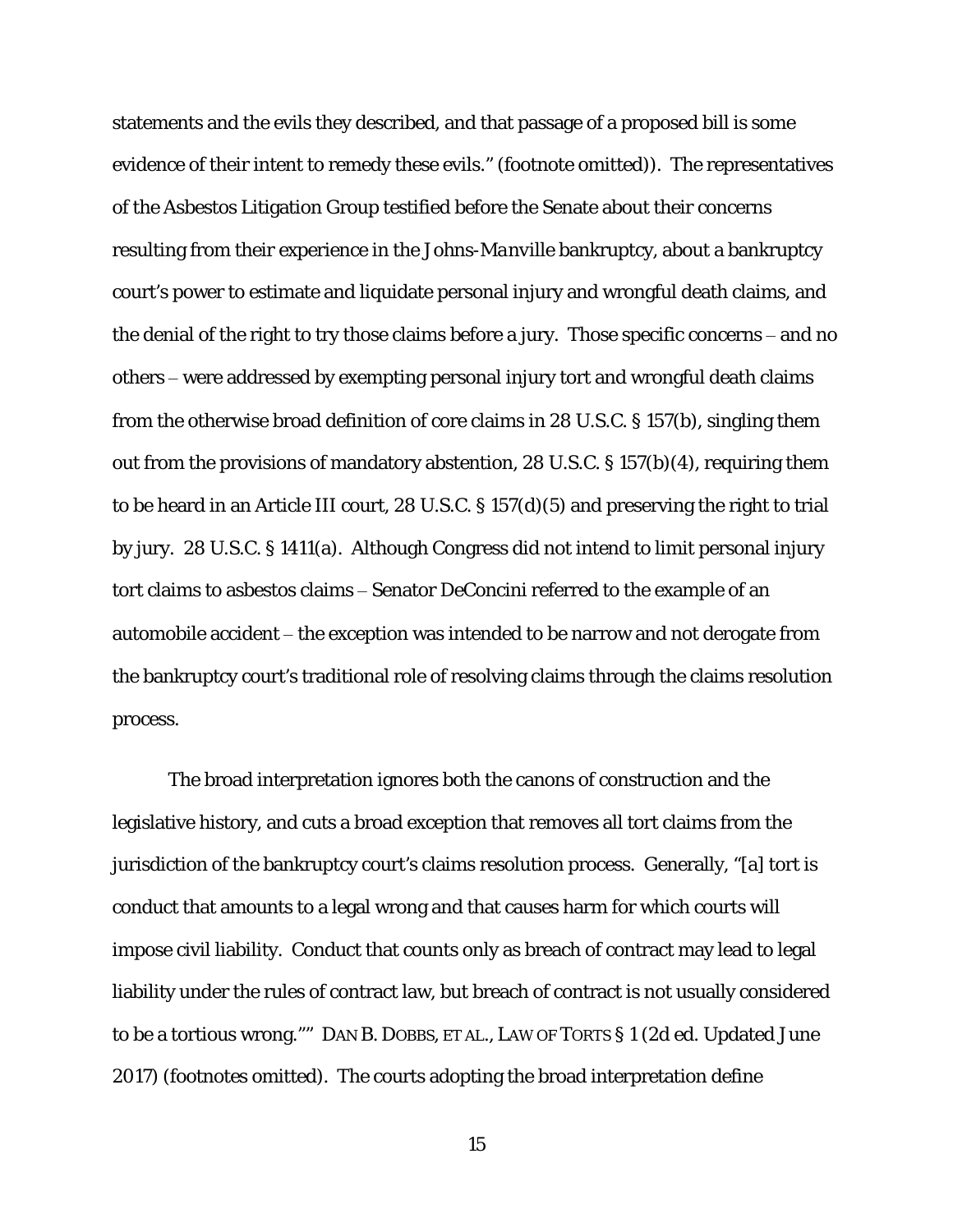"personal injury tort" to encompass "a broad category of private or civil wrongs or injuries for which a court provides a remedy in the form of an action for damages, and include[] damage to an individual's person and any invasion of personal rights, such as libel, slander and mental suffering." *Residential Capital*, 536 B.R. at 572 (quoting *Boyer*, 93 B.R. at 317). This is largely the same definition as the traditional definition of "tort." Thus, the broad interpretation essentially equates "personal injury tort" with any "tort," and renders the limiting phrase "personal injury" superfluous. While "personal injury" can be defined in both the narrow and broad senses, *see* BLACK'S 906 (defining "personal injury" as (i) synonymous with "bodily injury" and (ii) as "[a]ny invasion of a personal right"), and all tort creditors are involuntary creditors, the Congress that passed the 1984 Amendments viewed the personal injury/wrongful death limitation as a narrow exception to the bankruptcy court's jurisdiction to resolve claims, and did not intend to remove all torts from that process.

The hybrid approach finds no support in the words of the relevant statutes, any canon of construction or the legislative history, and is unworkable as this case shows. Under the hybrid approach, bankruptcy courts examine claims for the "earmarks of a financial, business or property tort claim, or a contract claim" and "reserve[] the right to resolve the personal injury tort claim issue by (among other things) a more searching analysis of the complaint." *Residential Capital*, 536 B.R. at 572 (quotation omitted). The thrust of the *Complaint* is that the Gawker Articles attacked Johnson's skills and integrity as a journalist, and he (and GotNews) suffered reputational and economic damage. However, the Gawker Articles also referred to rumors of public defecation and bestiality that occurred when Johnson was younger and had nothing to do with his later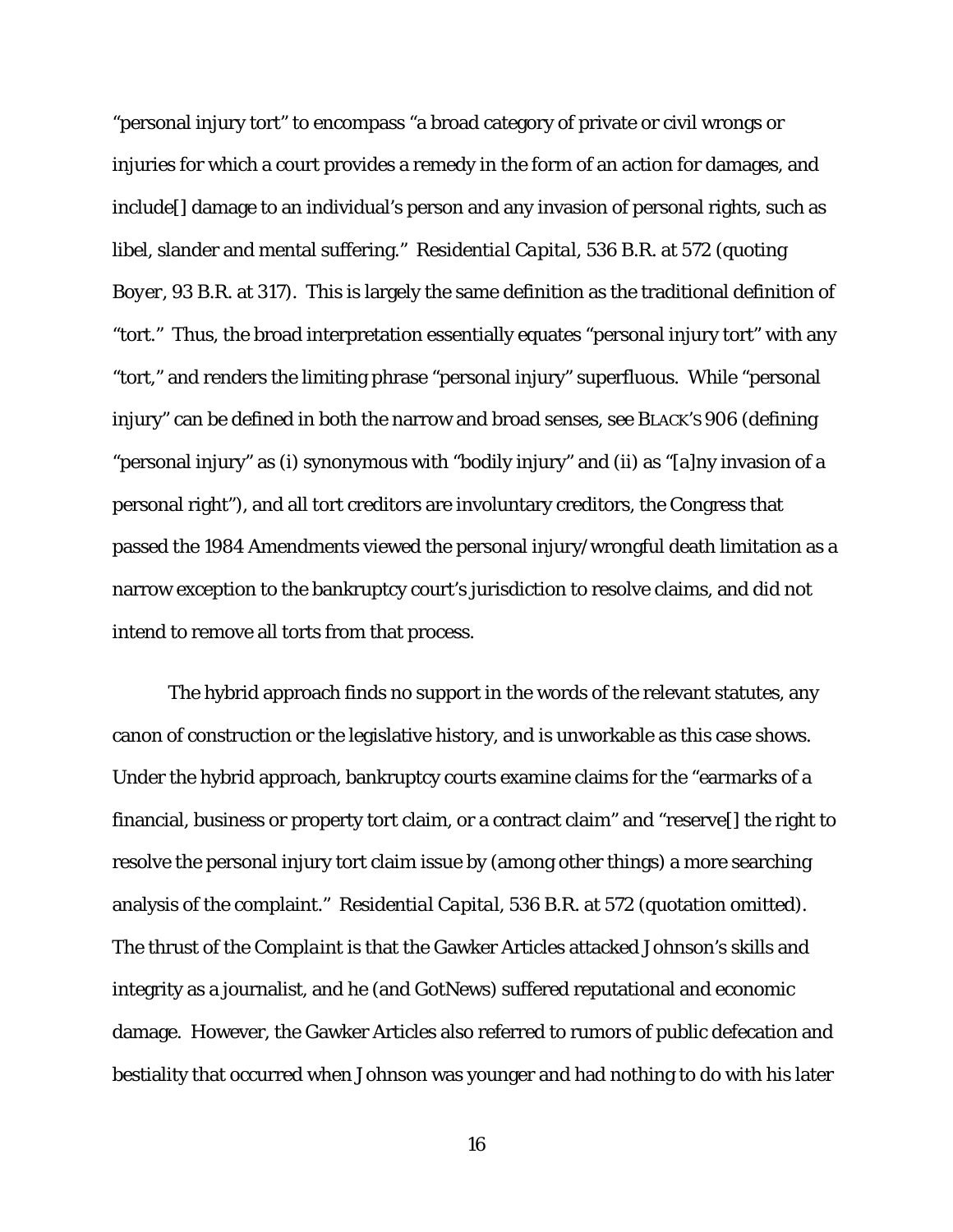professional career. It is difficult to fit those repeated rumors under the rubric of a business tort, unless, the "searching analysis" allows me to inquire into the motives of the speaker and conclude that repeating these rumors was intended to undermine Johnson's reputation as a journalist.

Having adopted the narrow interpretation, the Court readily concludes that the Claims do not assert "personal injury torts." Torts such as defamation, false light and injurious falsehood do not require proof of trauma, bodily injury or severe psychiatric impairment, and the *Complaint* does not allege that the Claimants suffered these injuries.8 The only "personal injury" that Johnson asserts is an "emotional injury," but incidental claims of emotional injury do not suffice to transform a tort claim into a personal injury tort when it otherwise would not be. *See Siewert v. Christy* (*In re Finley, Kumble, Wagner, Heine, Underberg, Manley, Myerson, & Casey*), 194 B.R. 728, 734 (S.D.N.Y. 1995) (finding incidental claims of emotional damages insufficient to "transform [a] business tort into a personal injury tort" (citing *Bertholet v. Harman*, 126 B.R. 413, 415 (Bankr.D.N.H.1991))); *see also In re Atron Inc. of Michigan*, 172 B.R. 541, 544 (Bankr. W.D. Mich. 1994) (stating that Congress did not intend to allow creditors to divest bankruptcy courts of ability to liquidate claims "by merely alleging a questionable, ambiguous emotional injury in the context of a nontraditional personal injury tort claim"). Finally, while claims under section under 42 U.S.C. § 1983 can be more varied and involve a "personal injury," the Claimants' section 1983 claims do not involve any trauma, injury or impairment, and accordingly, do not constitute personal injury tort

<u>.</u>

GotNews is a business, and by definition, no cause of action can be asserted against a business that "by its nature" is a personal injury action in that it involves some physical, bodily harm. *See Residential Capital*, 536 B.R. at 575-76.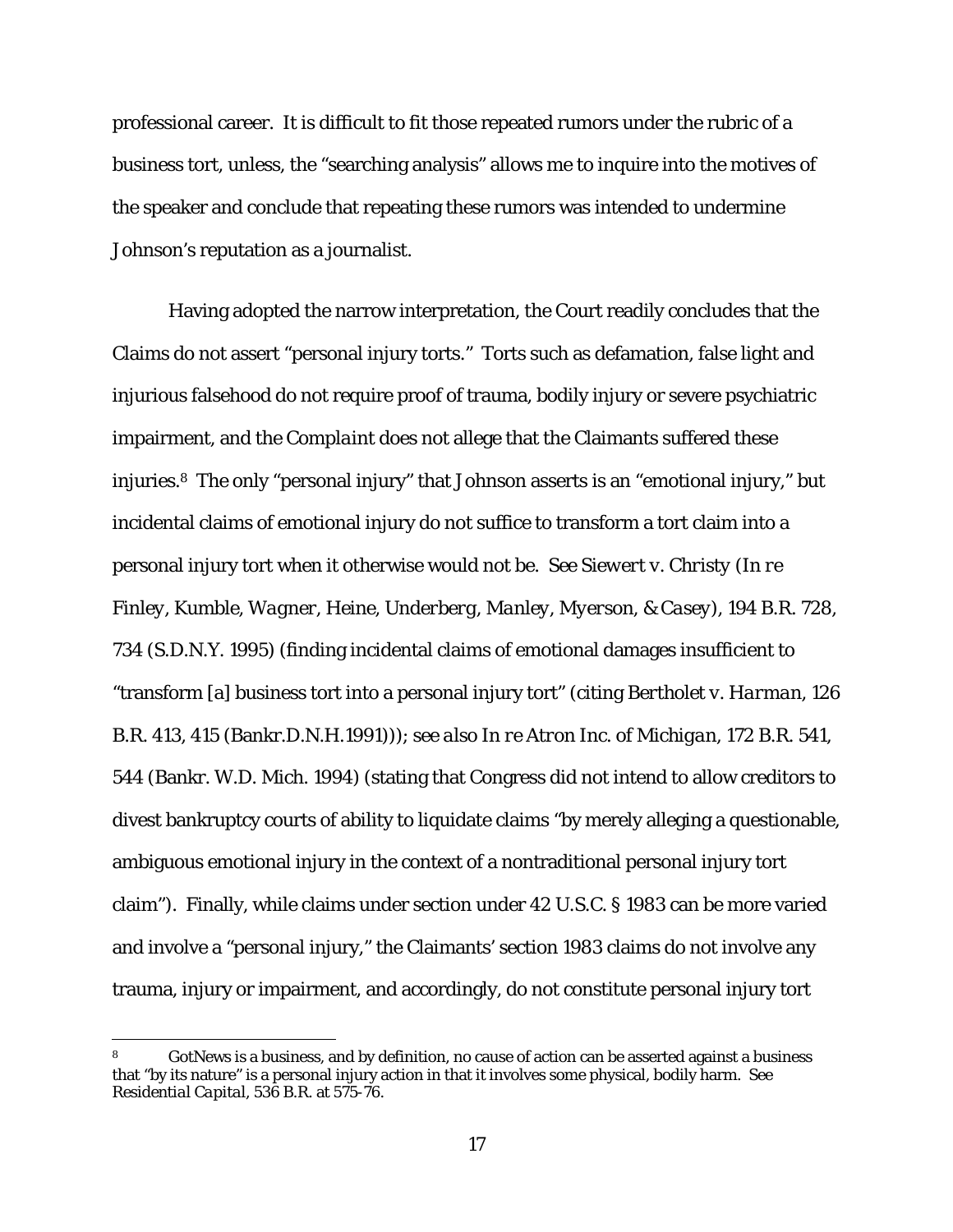claims. *See Vinci v. Town of Carmel* (*In re Vinci*), 108 B.R. 439, 440, 442 (holding that claims under 42 U.S.C. § 1983 based on alleged constitutional violations arising from government agency's directive to remove tires from business site were not "personal injury torts" under 11 U.S.C. § 157(b)(5) as claims did not involve bodily injury).

Next, the Claimants' argument that "personal injury tort" should be accorded its common law meaning is unpersuasive. They rely, in the main, on a line of cases dating back to the 19th century in support of the proposition that Congress intended to give "personal injury" its broad, common law definition. (*See Response to Debtors' Supplemental Brief in Further Support of its Omnibus Objections to Claims of Charles C. Johnson and Got News, LLC*, dated Feb. 8, 2017 (the "*GotNews/Johnson Supplement*") at  $\P$  13-19 (ECF Doc. #745).) These cases primarily dealt with the construction of section 17 of the Bankruptcy Act of 1898 (the "Bankruptcy Act"), which exempted from discharge, in relevant part, debts arising from "willful and malicious injuries to the person or property of another." *See*, *e.g.*, *McDonald v. Brown*, 51 A. 213, 214 (R.I. 1902) (finding debt arising from libel judgment nondischargeable as arising from willful and malicious injury under Bankruptcy Act); *Sanderson v. Hunt,* 76 S.W. 179, 179 (Ky. 1903) (finding debt arising from slander judgment nondischargeable as arising from willful and malicious injury under Bankruptcy Act); *Nat'l Sur. Co. of N.Y. v. Medlock*, 58 S.E. 1131, 1133 (Ga. Ct. App. 1907) (same); *Thompson v. Judy*, 169 F. 553, 556 (6th Cir. 1909) (citing *McDonald* and *Sanderson* and affirming lower court affirming lower court finding that libel judgment was nondischargeable as arising from willful and malicious injury); *In re Bernard*, 278 F. 734, 735 (E.D.N.Y. 1921) (citing *Thompson*, *McDonald*, and *Medlock* and finding libel judgment nondischargeable as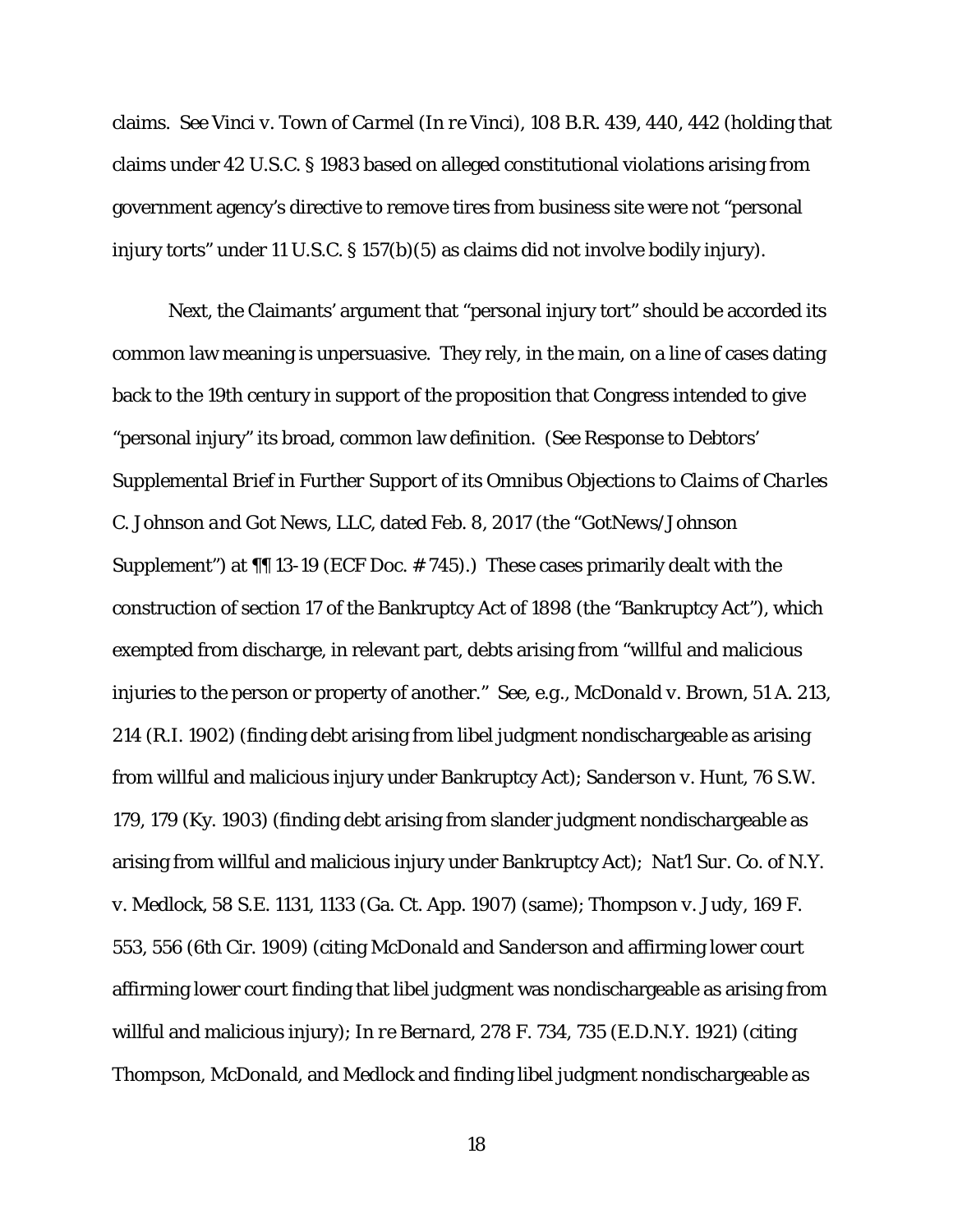arising from willful and malicious injury), *rev'd on other grounds* 280 F. 715 (2d Cir. 1922).

As discussed earlier, however, neither the rules of interpretation nor the legislative history support the notion that the personal injury lawyers who first suggested the exception for "personal injury torts," or the Congress that adopted it, had a common law definition in mind. Moreover, the Claimants' authorities stand for the unremarkable proposition that a defamation judgment arising from willful and malicious conduct was nondischargeable as a "willful and malicious injur[y] to the person or property of another" under the Bankruptcy Act, which also remains the law under section 523(a)(6) the Bankruptcy Code. *E.g.*, *Zaretsky v. Berlin* (*In re Berlin*), 513 B.R. 430, 432 (Bankr. E.D.N.Y. 2014). The relevant statutory text and the structure and history of the statutory scheme, however, provide no basis for equating "injury to the person" under the former Bankruptcy Act (or the current section 523 of the Bankruptcy Code) with "personal injury" within the meaning of 28 U.S.C. § 157.

I am mindful that at least one bankruptcy court has expressly adopted the common law definition of "personal injury" in construing 28 U.S.C. § 157(b)(5). That court wrote that the "hybrid" approach "is the most appealing because it is closely aligned with what are traditionally thought of as the 'common law torts,'" including torts resulting in reputational harm. *Smith*, 389 B.R. at 908. But this does not explain why the statutory language added in the 1984 Amendments *should* be read in a manner aligned with the common law definition, particularly since that is not what Congress intended. As set forth above, importation of the common law meaning of "personal injury" would run contrary to the principles of statutory interpretation.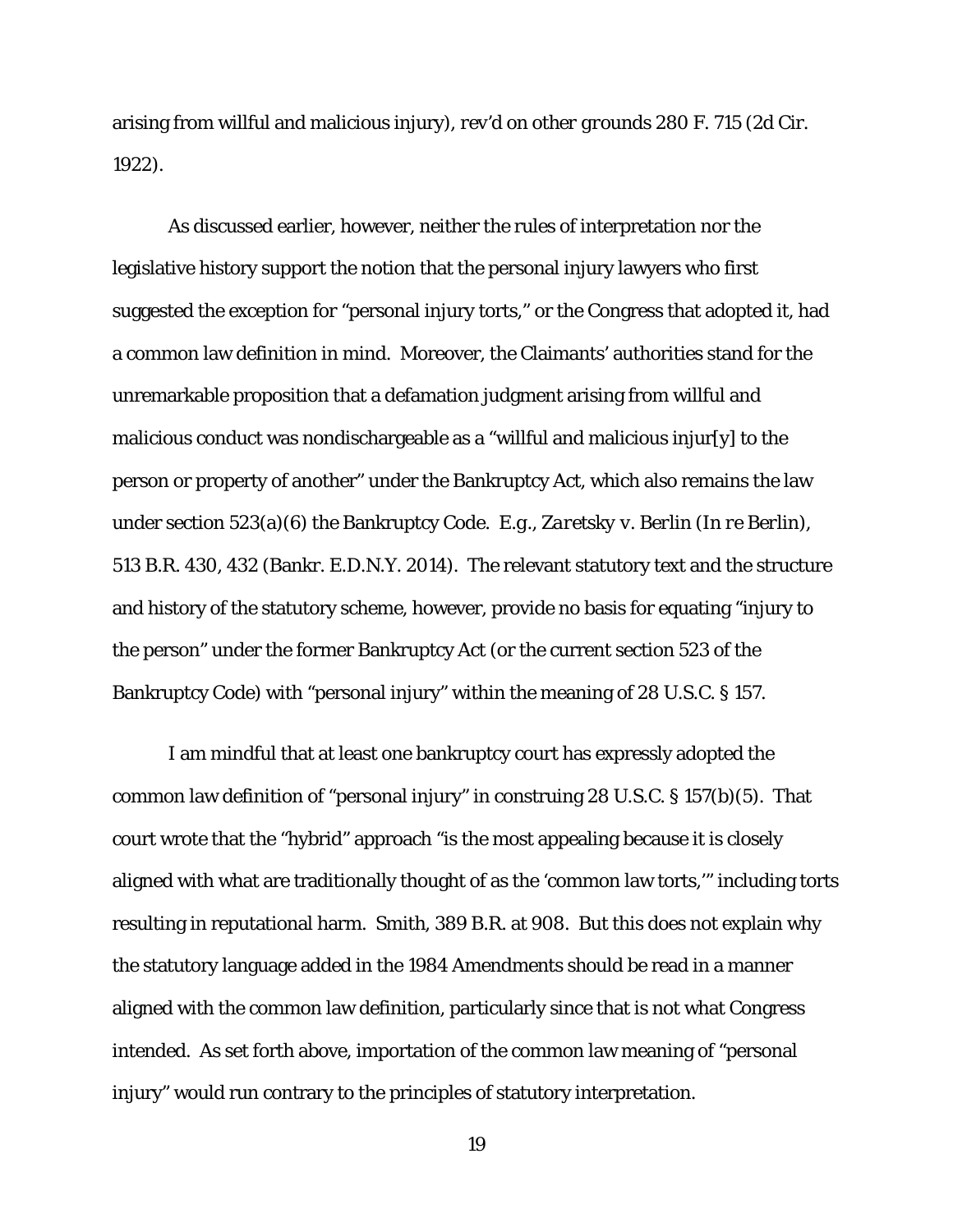Finally, the Claimants contend that a process under which the bankruptcy court's would determine GotNews's Claims prior to Article III adjudication of Johnson's Claims would violate their equal protection rights by giving a natural person access to an Article III tribunal but denying it to a corporate person, and by making Johnson's access to Article III adjudication "ephemeral." (*GotNews/Johnson Supplement* at ¶¶ 25-27.) This concern is misplaced as this Court may properly resolve all of the Claims for the reasons set forth above. Additionally, this concern highlights another benefit of the narrow approach: courts should construe statutes to avoid constitutional problems unless the avoiding construction is plainly contrary to congressional intent. *Edward J. DeBartolo Corp. v. Florida Gulf Coast Bldg. & Const. Trades Council*, 485 U.S. 568, 575 (1988). Here, application of the narrow approach avoids the potential constitutional problem the Claimants raise.

For these reasons, the Court concludes that the "personal injury tort" exception to core jurisdiction set forth at 28 U.S.C. § 157(b)(2)(B) is limited to claims involving bodily injury, physical trauma and/or a severe "psychiatric impairment beyond mere shame and humiliation," *Cohen*, 107 B.R. at 455, and the Claims do not meet this definition. Accordingly, this Court has core jurisdiction to liquidate the Claims.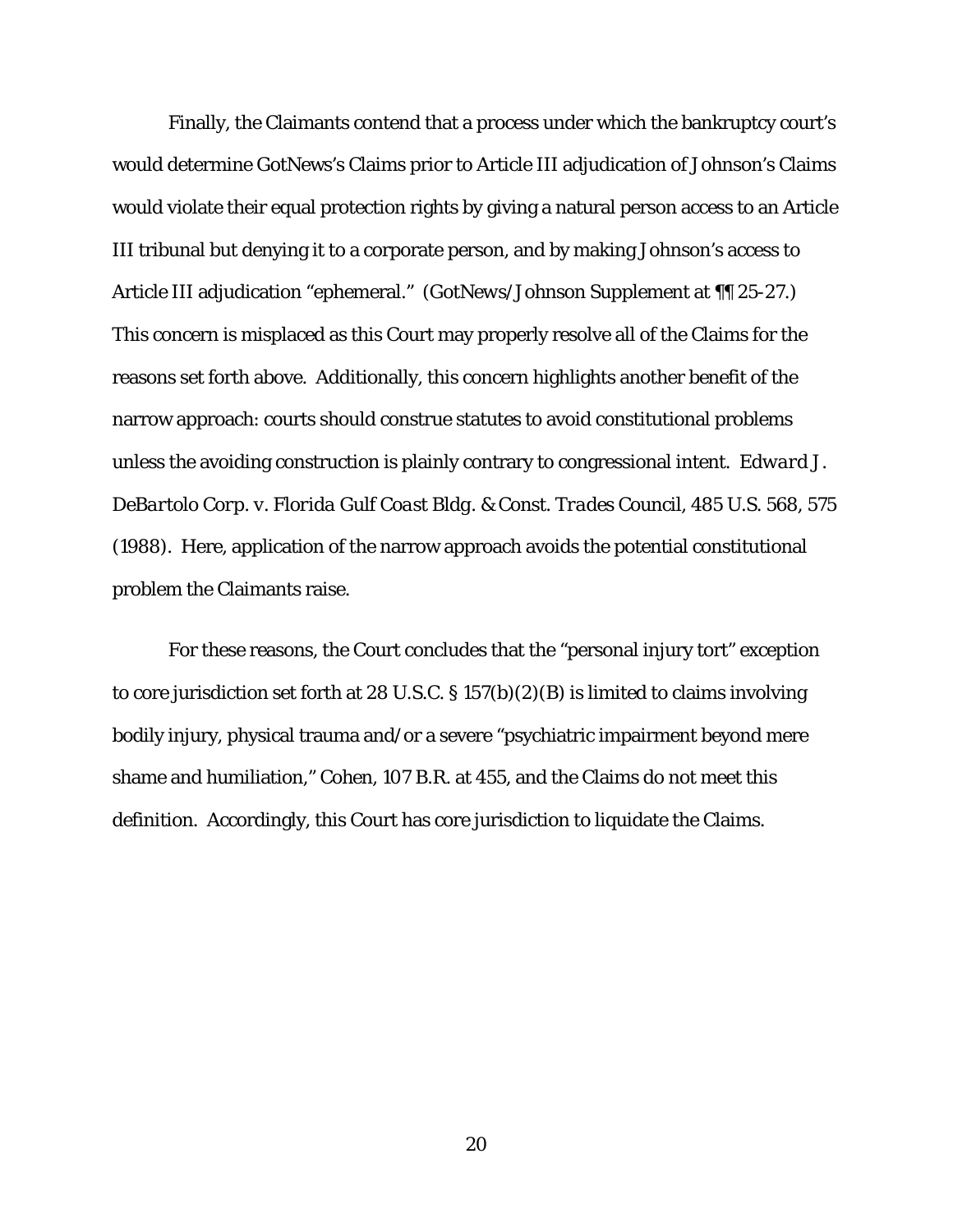#### **B. Applicability of the California Anti-SLAPP Statute**

## **1. The California Anti-SLAPP Statute**

SLAPP refers to "strategic lawsuits against public participation." California, like many other states, has enacted an anti-SLAPP statute "in the public interest to encourage continued participation in matters of public significance, [which] should not be chilled through abuse of the judicial process." CAL. CIV. PROC. CODE § 425.16(a); *see Wilcox v. Superior Court,* 33 Cal. Rptr. 2d 446, 450 (Cal. Ct. App. 1994) ("[W]hile SLAPP suits 'masquerade as ordinary lawsuits' the conceptual features which reveal them as SLAPPs are that they are generally meritless suits brought by large private interests to deter common citizens from exercising their political or legal rights or to punish them for doing so." (quoting George W. Pring, *SLAPPs: Strategic Lawsuits Against Public Participation*, 7 PACE ENVT'L L. REV.*,* 3, 5-6, 8 (1989))).

The California anti-SLAPP statute, among other things, provides an expedited procedural mechanism ‒ a special motion ‒ for short-circuiting SLAPP lawsuits:

A cause of action against a person arising from any act of that person in furtherance of the person's right of petition or free speech under the United States Constitution or the California Constitution in connection with a public issue shall be subject to a special motion to strike, unless the court determines that the plaintiff has established that there is a probability that the plaintiff will prevail on the claim.

CAL. CIV. PROC. CODE § 425.16(b)(1). Once the defendant shows that the plaintiff's claim arises from a protected activity (the right to petition or speak freely in connection with a public issue), the motion to strike shifts the burden to the plaintiff to demonstrate a probability of success, and stays discovery until the motion is resolved unless the court orders specified discovery for cause shown. *Id.* at § 425.16(g). In determining whether the plaintiff has established a probability of success, a court "shall consider the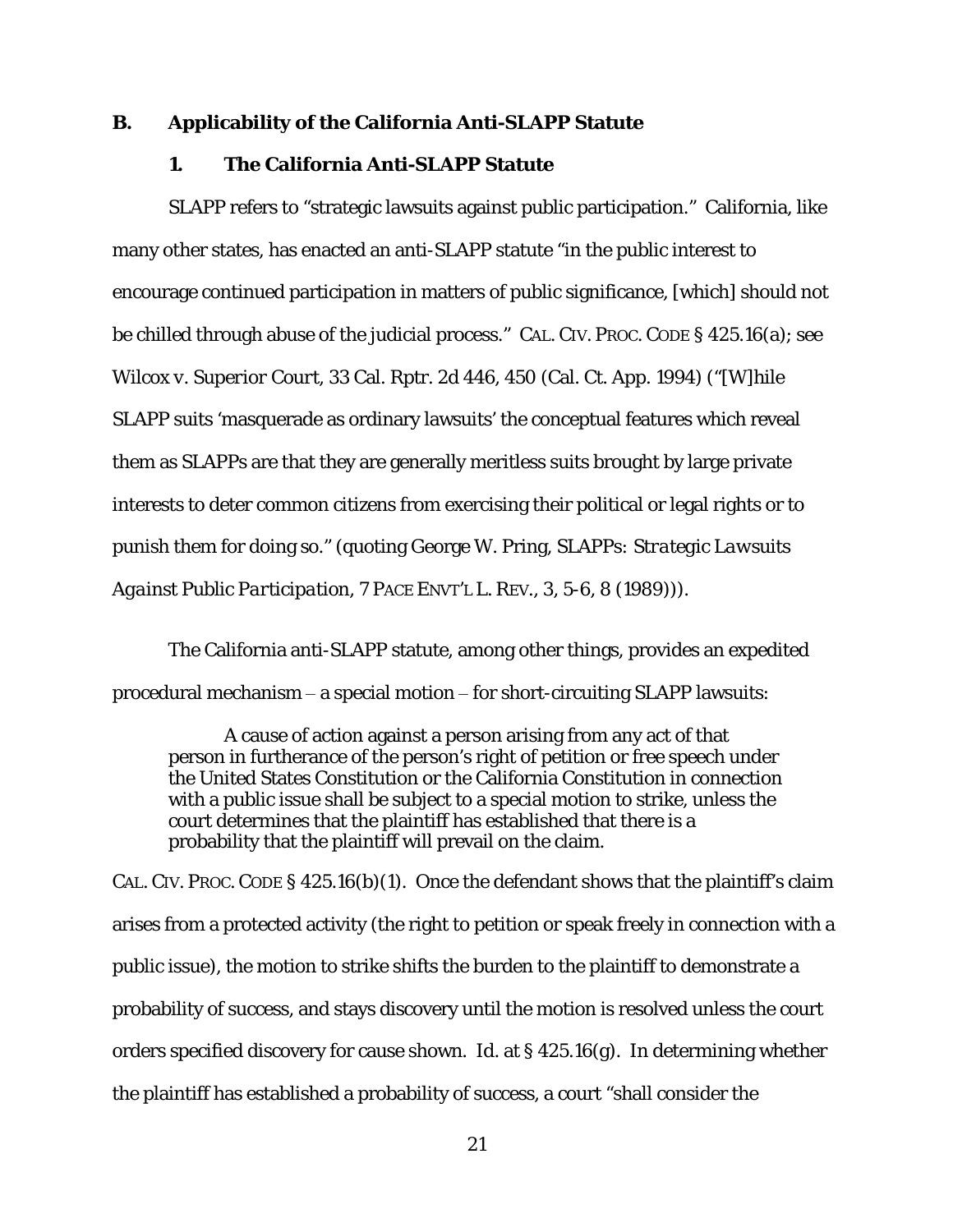pleadings, and supporting and opposing affidavits stating the facts upon which the liability or defense is based," *id*. at § 425.16(b)(2), but the determination that a plaintiff has established a probability of success on the underlying claim is inadmissible in evidence "at any later stage of the case, or in any subsequent action," and does not affect any "burden of proof or degree of proof otherwise applicable" in the case or any subsequent proceeding. *Id.* at § 425(b)(3). Finally, the anti-SLAPP statute contains a cost shifting provision. A defendant that prevails on the motion to strike is entitled to recover attorney's fees and costs subject to certain exceptions not relevant here; a prevailing plaintiff is entitled to recover his costs and reasonable attorney's fees if the court finds that motion was frivolous or intended to cause unnecessary delay. *Id.* at §  $425.16(c)(1)$ .

 The issue presented is whether the special motion to strike under the California anti-SLAPP statute applies to the *Omnibus Objections*.9

## **2. Applicability**

 $\overline{a}$ 

As a general matter, the California anti-SLAPP statute will apply in diversity litigation "if state conflict-of-law principles call for a rule of decision (1) that would apply to the suit if it were brought in state court, (2) that is 'substantive' within the meaning of [*Erie Railroad Co. v. Tompkins*, 304 U.S. 64 (1938)] and (3) that is not displaced by a valid federal law or rule governing the same issue." *Liberty Synergistics*, 718 F.3d at 153; *accord Adelson v. Harris*, 774 F.3d 803, 809 (2d Cir. 2014). Although

<sup>9</sup> It appears that a federal court may parse an anti-SLAPP statute's provisions and conclude that some apply while others do not. *See Liberty Synergistics Inc. v. Microflo Ltd.*, 718 F.3d 138, 144 (2d Cir. 2013) ("[T]he aspects of California's anti-SLAPP rule considered substantive by federal law continue to apply in this case.") I do not decide whether the provisions are severable.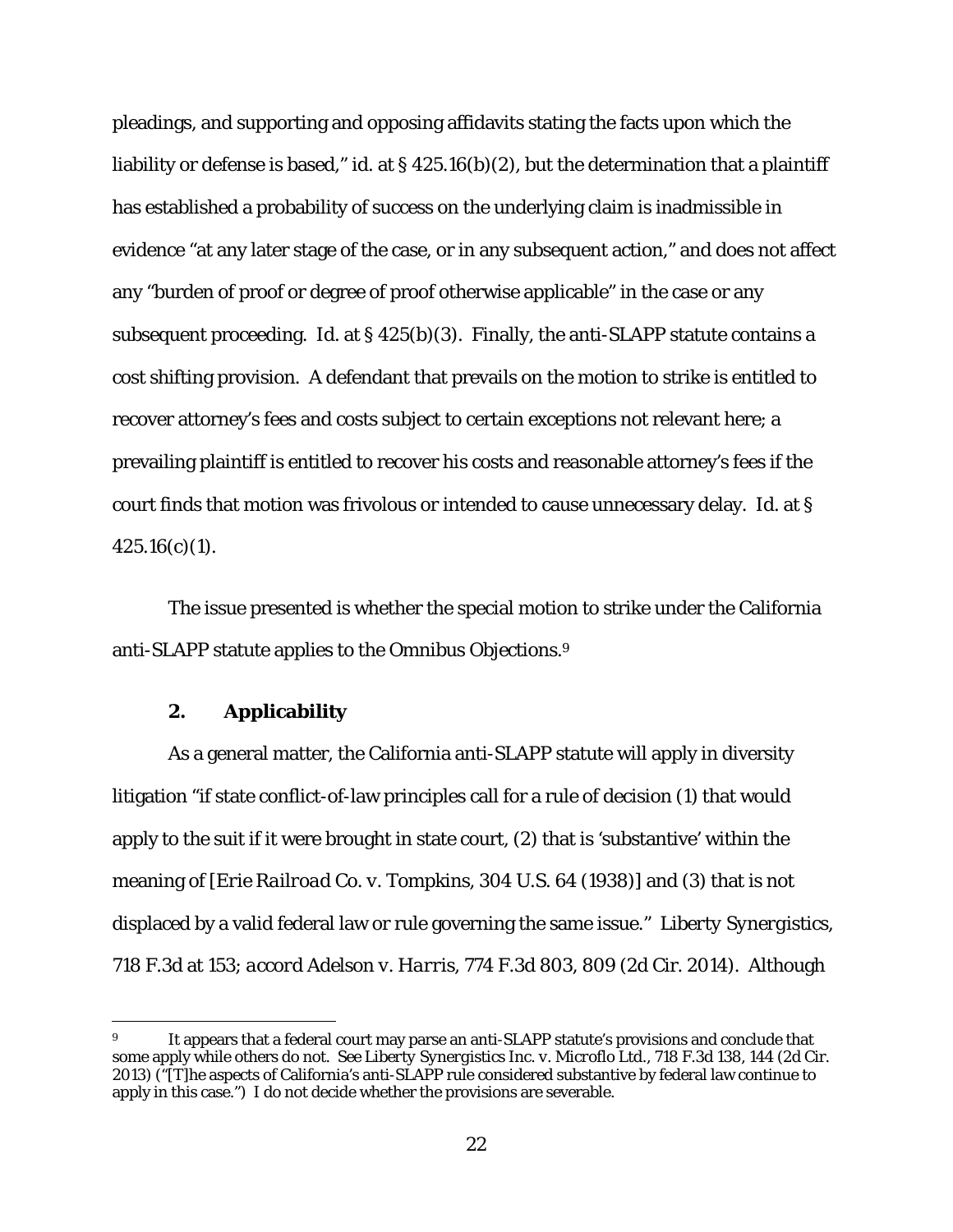the issue has arisen in the context of a claim objection, the claim is based on state law (except for the Section 1983 claim), was pending in state court before the bankruptcy, and accordingly, I conclude that the rules applicable to diversity actions should apply here. *See Statek Corp. v. Dev*. *Specialists, Inc.* (*In re Coudert Bros. LLP*), 673 F.3d 180, 187 (2d Cir. 2012) (noting that while bankruptcy jurisdiction is a form of federal question jurisdiction, "*Erie* made clear that state law provides the rules of decision for the *merits* of state law claims in bankruptcy court" (emphasis in original) (citations omitted)).

#### **a. Is the anti-SLAPP law applicable in state court?**

"[A] federal court exercising diversity jurisdiction must apply the choice-of-law rules of the state in which that court sits to determine the rules of decision that would apply if the suit were brought in state court." *Liberty Synergistics*, 718 F.3d at 151. Where, however, a diversity action is transferred from one federal court to another federal court, the transferee court must apply the choice-of-law rules of the state in which transferor court sits*. Ferens v. John Deere Co.*, 494 U.S. 516, 530-31 (1990); *Van Dusen v. Barrack*, 376 U.S. 612, 638-39 (1964). When a bankruptcy claim is whollyderived from a pre-petition action pending in the courts of another state, and a party in interest objects to the claim, the bankruptcy court must look to the choice of law rules of the state where the pre-petition complaint was filed. *Coudert Bros*, 673 F.3d at 191.

The Claims in these cases parallel the *Complaint* – they attach the *Complaint* – and accordingly, California's choice of law rules apply. This means that I must pretend that I am sitting as a California court. *Liberty Synergistics*, 718 F.3d at 153. California's anti-SLAPP law is procedural as a matter of California state law, and therefore applies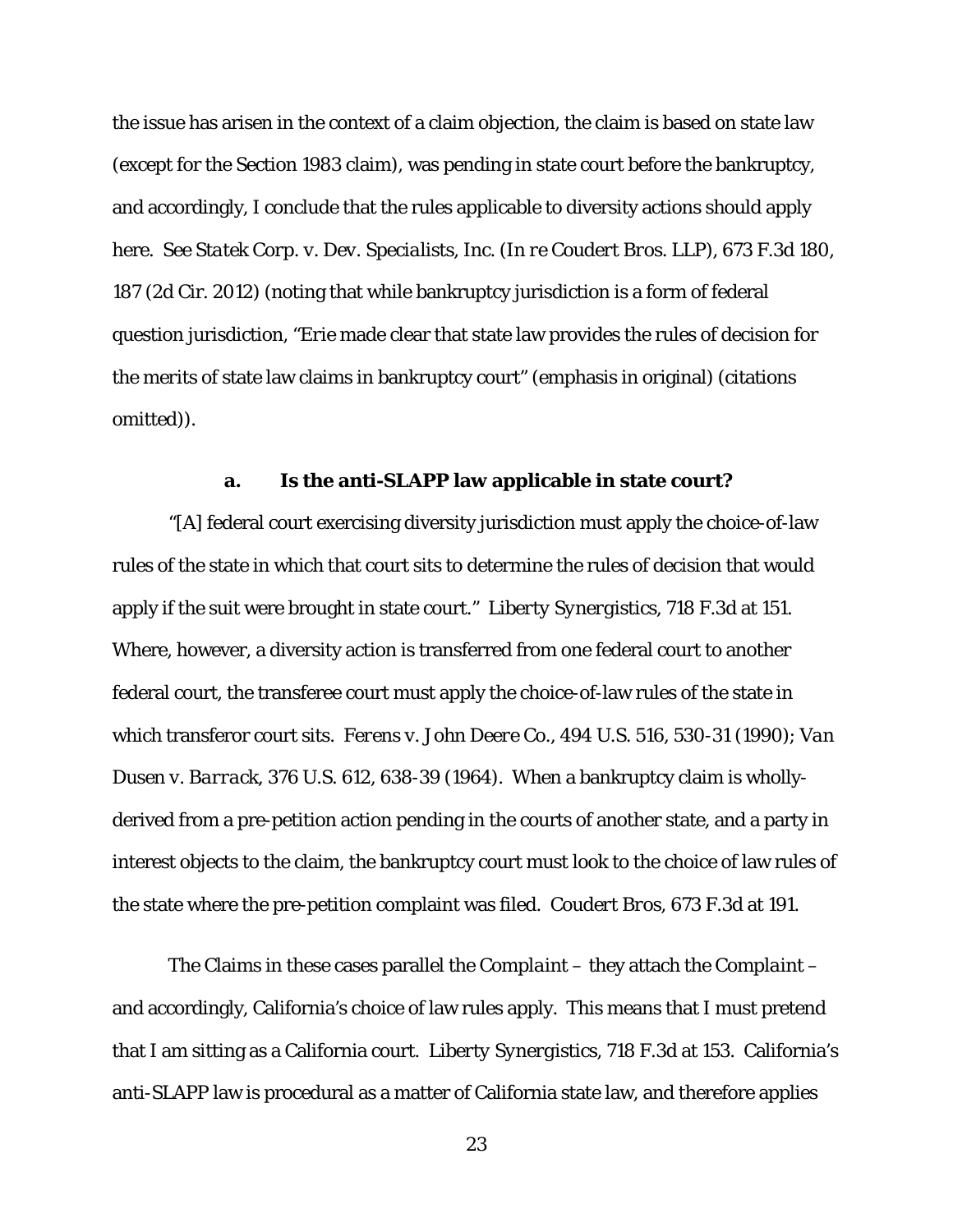even if the substantive law of another jurisdiction governs the merits of the claim. *Id.* at 154. Thus, a California court would apply the state's anti-SLAPP law to the Claims even if the substantive law of another state governed the merits, and I must too unless it is not substantive or conflicts with a valid federal statute or rule.

# **b. Is the anti-SLAPP law substantive?**

Although the anti-SLAPP law is procedural under California state law, whether it is substantive under *Erie* is a question of federal law. *Id.*, 718 F.3d at 152; *see Gasperini v. Ctr. for Humanities, Inc.*, 518 U.S. 415, 427 (1996) ("Under the *Erie* doctrine, federal courts sitting in diversity apply state substantive law and federal procedural law.") Unlike the choice of law question, Second Circuit law governs the interpretations of federal law even when the case is transferred from a court sitting in another circuit. *Liberty Synergistics*, 718 F.3d at 154 n.17; *accord Desanio v. Warner-Lambert & Co.*, 467 F.3d 85, 90 (2d Cir. 2006) ("As to issues of federal law, we are permitted – indeed, required – to reach our own conclusions.").

In *Hanna v. Plumer*, 380 U.S. 460 (1965), the Supreme Court identified the twin considerations that determine whether a state law is substantive under *Erie*:

[W]hen a federal court sitting in a diversity case is faced with a question of whether or not to apply state law, the importance of a state rule is indeed relevant, but only in the context of asking whether application of the rule would make so important a difference to the character or result of the litigation that failure to enforce it would unfairly discriminate against citizens of the forum State, or whether application of the rule would have so important an effect upon the fortunes of one or both of the litigants that failure to enforce it would be likely to cause a plaintiff to choose the federal court.

*Id.* at 468 n.9; *accord Gasperini*, 518 U.S. at 428. The Second Circuit did not decide in *Liberty Synergistics* whether the California anti-SLAPP statute is substantive under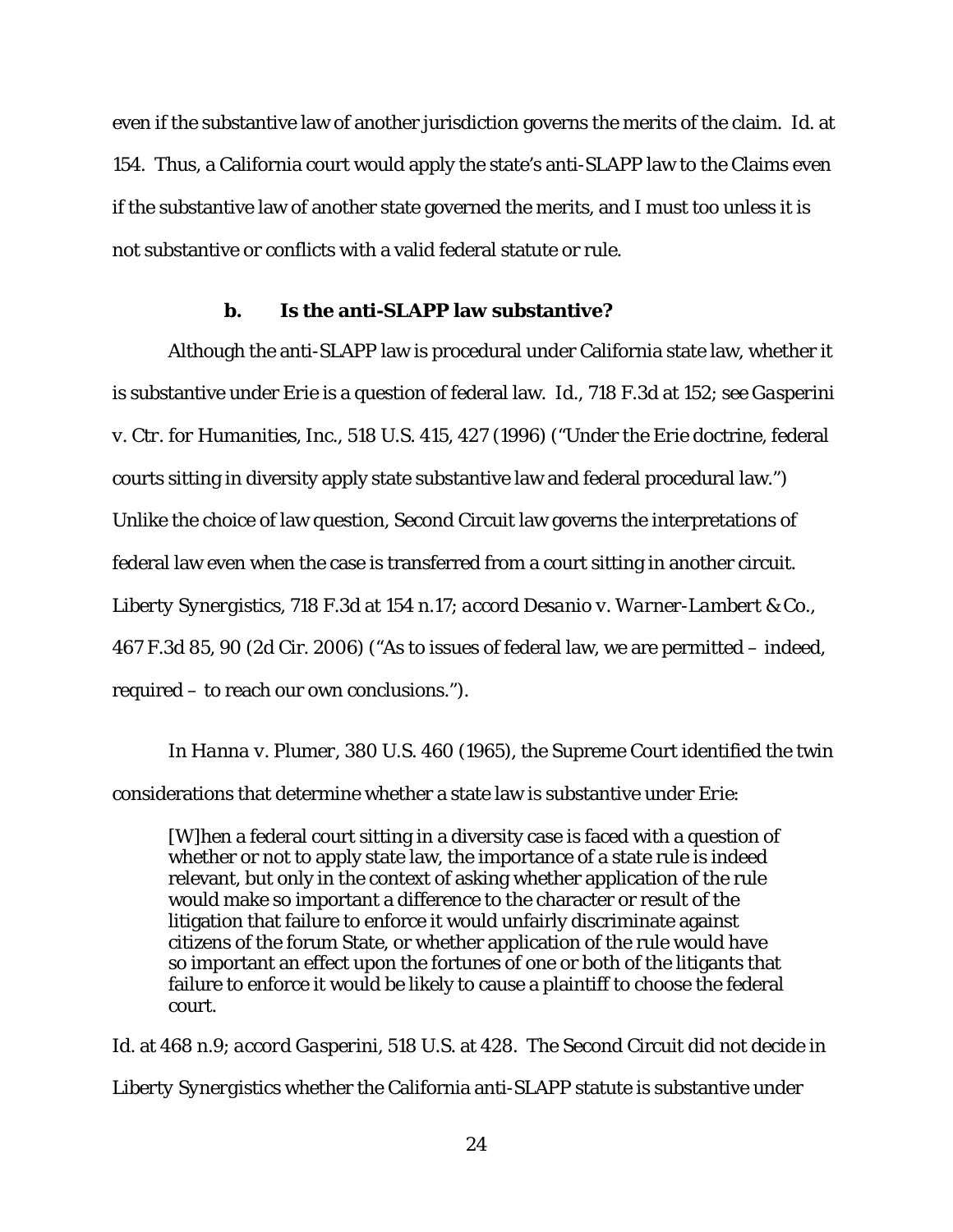*Erie.* 718 F.3d at 153; *accord Liberty Synergistics Inc. v. Microflo Ltd.*, 637 F. App'x 33, 34 n.1 (2d Cir. 2016). In *Adelson*, however, the Second Circuit observed that anti-SLAPP statutes are generally applied in federal proceedings under *Erie*, 774 F.3d at 809 (collecting cases), and specifically ruled that the immunity10 and mandatory fee-shifting provisions of the Nevada anti-SLAPP statute are substantive under federal law, although the applicability of the statute's provision staying discovery was a "closer question."11 *Id.*

As noted, the California anti-SLAPP statute includes a mandatory fee-shifting provision. While it does not include an express immunity provision like its Nevada counterpart, the Ninth Circuit has construed the California anti-SLAPP statute as providing "substantive immunity from suit." *Batzel v. Smith*, 333 F.3d 1018, 1025-26 (9th Cir. 2003). Moreover, the California and Nevada statutes are substantially similar in terms of the protections they afford the defendant. In relevant part, the defendant who makes the special motion to dismiss must first establish by a preponderance of the evidence that the plaintiff's claim is based on the defendant's good faith communication in furtherance of a protected activity. NEV. REV. STAT. § 41.660(3)(a). If the defendant satisfies its burden, the plaintiff must supply *prima facie* evidence of a probability of prevailing on the claim. *Id.* § 41.660(3)(b). In determining whether the plaintiff has met its burden, "the plaintiff must meet the same burden of proof that a plaintiff has been required to meet pursuant to California's anti-Strategic Lawsuits Against Public

<sup>10</sup> NEV. REV. STAT. § 41.650 provides: "A person who engages in a good faith communication in furtherance of the right to petition or the right to free speech in direct connection with an issue of public concern is immune from any civil action for claims based upon the communication." The immunity provision was amended in 2013 to provide immunity from suit rather than immunity from liability, 2013 Nev. Stat. 622, 623, but this change does not alter the Court's analysis.

<sup>11</sup> The *Adelson* Court did not decide the close question because the District Court had denied discovery under Rule 56 of the Federal Rules of Civil Procedure. 774 F.3d at 809.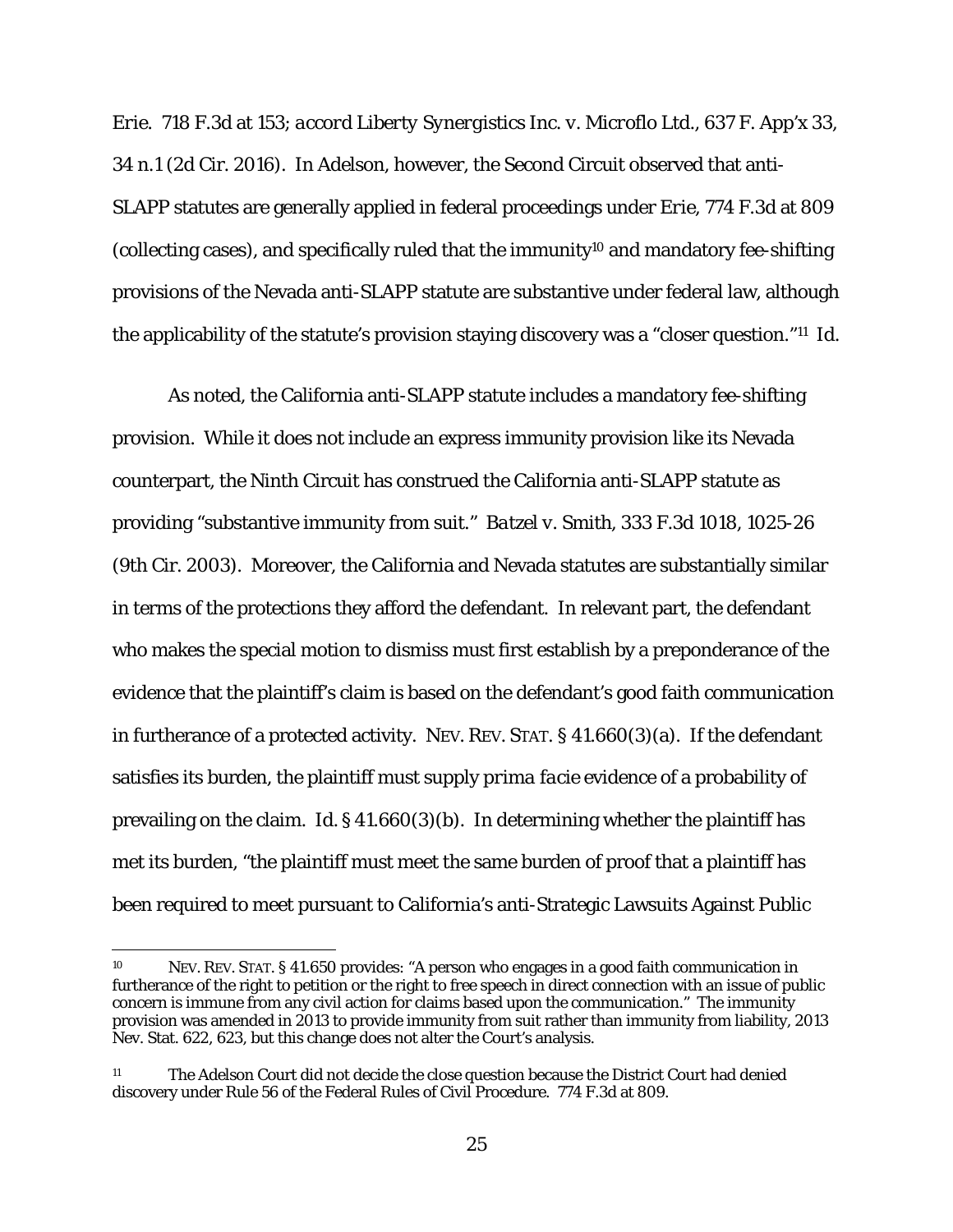Participation law as of June 8, 2015." NEV. REV. STAT. § 41.665(2). If the court denies the special motion, its determination will not be admitted into evidence or affect the burden of proof at a later stage of the underlying action or subsequent proceeding. *Id.* §  $41.660(3)(c)$ . Given the similar procedural protections granted under the Nevada and California anti-SLAPP statutes and Nevada's recent express incorporation of the California statute's burden of proof imposed on the plaintiff, the California statute implies the same level of immunity as the Nevada statute expressly grants.12 In addition, other circuit courts have expressly held that anti-SLAPP statutes satisfy the twin purposes of *Erie*: they discourage forum shopping and avoid the inequitable administration of the law. *See, e.g., Godin v. Schencks,* 629 F.3d 79, 92 (1st Cir. 2010) (declining to apply the Maine anti-SLAPP law "would thus result in an inequitable administration of justice between a defense asserted in state court and the same defense asserted in federal court" and incentivize forum shopping by allowing a plaintiff to avoid the law's "burden-shifting framework, rely upon the common law's per se damages rule, and circumvent any liability for a defendant's attorney's fees or costs."); *United States ex rel. Newsham v. Lockheed Missiles & Space Co.*, 190 F.3d 963, 973 (9th Cir. 1999) ("Plainly, if the [California] anti-SLAPP provisions are held not to apply in federal court, a litigant interested in bringing meritless SLAPP claims would have a significant incentive to shop for a federal forum. Conversely, a litigant otherwise entitled to the

<sup>12</sup> This does not necessarily mean that either Nevada or California grant immunity in the true sense. Rejecting an immunity argument based on the D.C. anti-SLAPP statute that, like California, did not include an express immunity provision, the Court stated that "qualified immunity allows defendants to avoid liability even when they may have violated the law so long as they acted reasonably. Qualified immunity (on its own) does not tell a court what showing is necessary at the motion to dismiss or summary judgment stages in order to dismiss a case before trial." *Abbas v. Foreign Policy Group*, 783 F.3d 1328, 1335 (D.C. Cir. 2015). The point is that Nevada statute at issue in *Adelson* and California anti-SLAPP statute provide similar procedural immunities.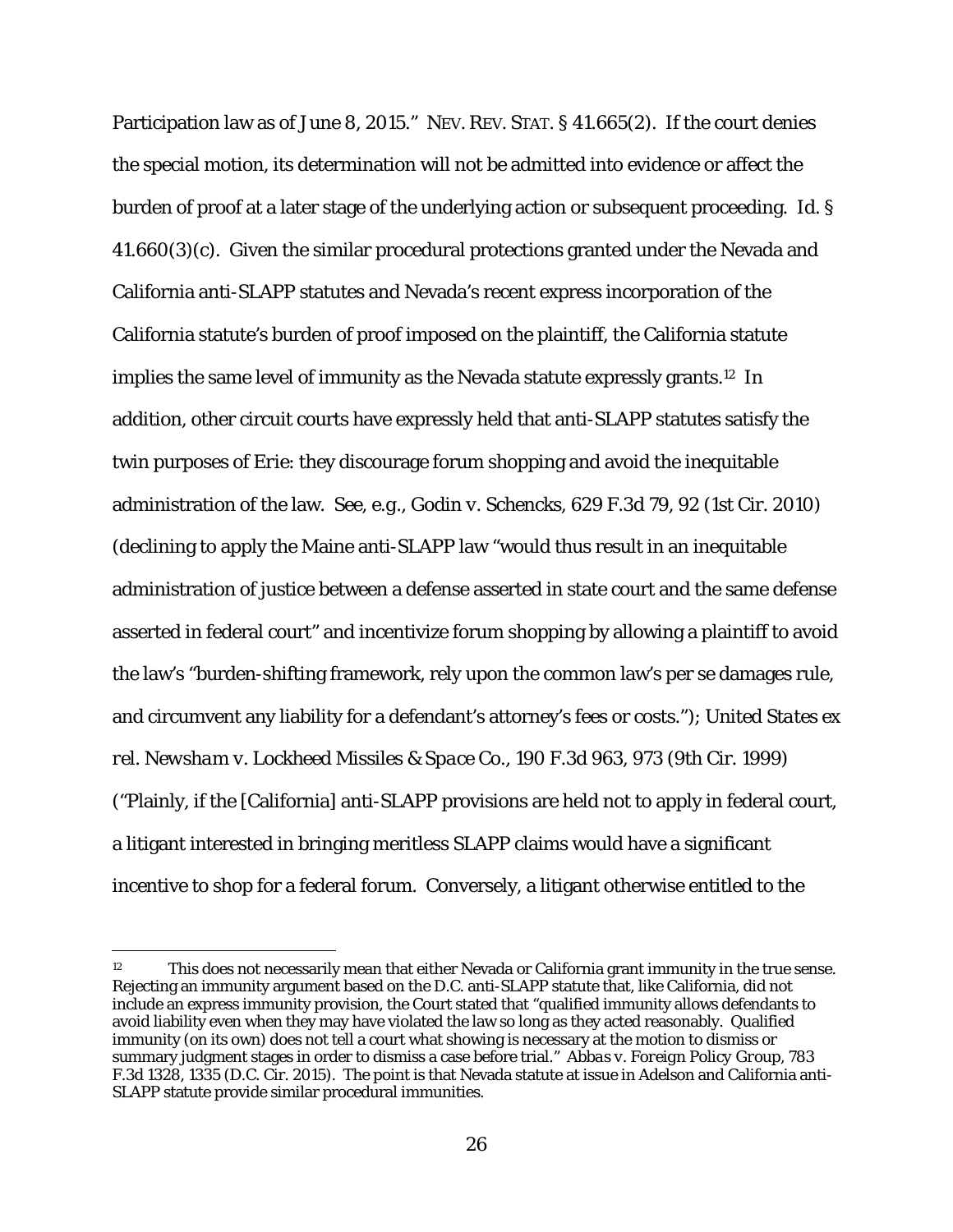protections of the Anti–SLAPP statute would find considerable disadvantage in a federal proceeding. This outcome appears to run squarely against the 'twin aims' of the *Erie* doctrine."); *cf. Henry v. Lake Charles Am. Press, L.L.C.*, 566 F.3d 164, 168-69 (5th Cir. 2009) ("Louisiana law, including the nominally-procedural Article 971 [of the Louisiana Code of Civil Procedure]," which provides for a motion to strike that is similar to California's, "governs this diversity case.")

 Based on the foregoing, the Court concludes that the California anti-SLAPP statute is substantive under *Erie*. In addition to its similarities to the Nevada anti-SLAPP statute, which the Second Circuit has found to be substantive at least in part, its provisions meet the twin purposes of *Erie*. First, the failure to apply the anti-SLAPP law would encourage forum shopping. Given a choice, a plaintiff bringing a SLAPP suit would be well-advised to bring his claim in federal court if he could avoid the procedural and mandatory fee shifting provisions of a state anti-SLAPP statute. Second, not applying the anti-SLAPP law could lead to different results on the same claim depending on whether the litigation was brought in state or federal court. Accordingly, the California anti-SLAPP law will apply in resolving the *Omnibus Objection* unless it is displaced by a valid federal law or rule, in this case, the Federal Rules of Civil Procedure.

# **c. Does the California anti-SLAPP law conflict with federal law?**

Whether a conflict exists between a state rule and a federal rule depends on "whether, when fairly construed, the scope of [the relevant federal rule] is sufficiently broad to cause a direct collision with state law or, implicitly, to control the issue before the court, thereby leaving no room for the operation of that [state] law." *Burlington*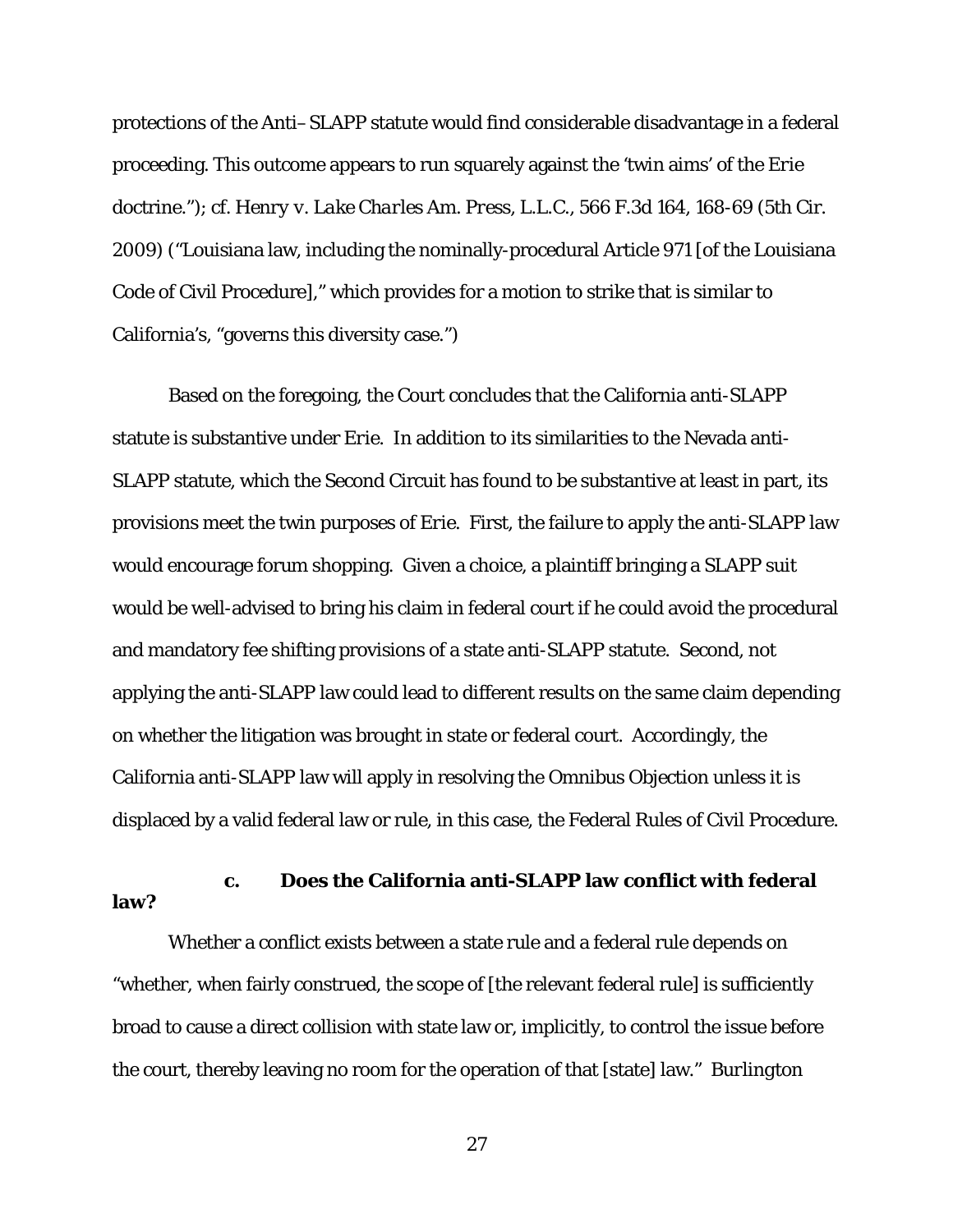*Northern R. Co. v. Woods*, 480 U.S. 1, 4-5 (1987) (citations and quotations omitted). If a federal rule "answers the question in dispute," it governs notwithstanding the state law. *Shady Grove Orthopedic Assocs., P.A. v. Allstate Ins. Co.*, 559 U.S. 393, 398 (2010) (majority opinion); *accord Abbas*, 783 F.3d at 1333.

The earlier discussion implied that a state rule will always be applied if it is substantive in that it affects a litigant's rights or the outcome of the case; otherwise, the failure to apply the state rule in federal court will encourage forum shopping and lead to the inequitable administration of justice. Nevertheless, even if a state rule is substantive under *Erie*, "[t]he short of the matter is that a Federal Rule governing procedure is valid whether or not it alters the outcome of the case in a way that induces forum shopping." *Shady Grove*, 559 U.S. at 416 (plurality opinion).

Several federal civil rules, including Rules, 8, 12 and 56, govern pleading and the disposition of a litigation prior to trial, and touch upon the same areas as California's anti-SLAPP procedures. Claims objections are contested matters, *In re Drexel Burnham Lambert Grp., Inc.*, 159 B.R. 420, 424-25 (S.D.N.Y. 1993), and hence, Rule 56 automatically applies. *See* FED. R. BANKR. P. 9014(c) (making FED. R. BANKR. P. 7056 applicable to contested matters); FED. R. BANKR. P. 7056 (incorporating Rule 56). Rules 8 and 12 do not automatically apply to a claim objection, but the Court may direct at any stage of the contested matter that other Part VII rules apply, including Federal Bankruptcy Rules 7008 and 7012. FED. R. BANKR. P. 9014(c). The Debtors have asked the Court to declare Federal Civil Rule 12 applicable, which may be appropriate given that the Claims attach the *Complaint*, but that issue is not currently before the Court.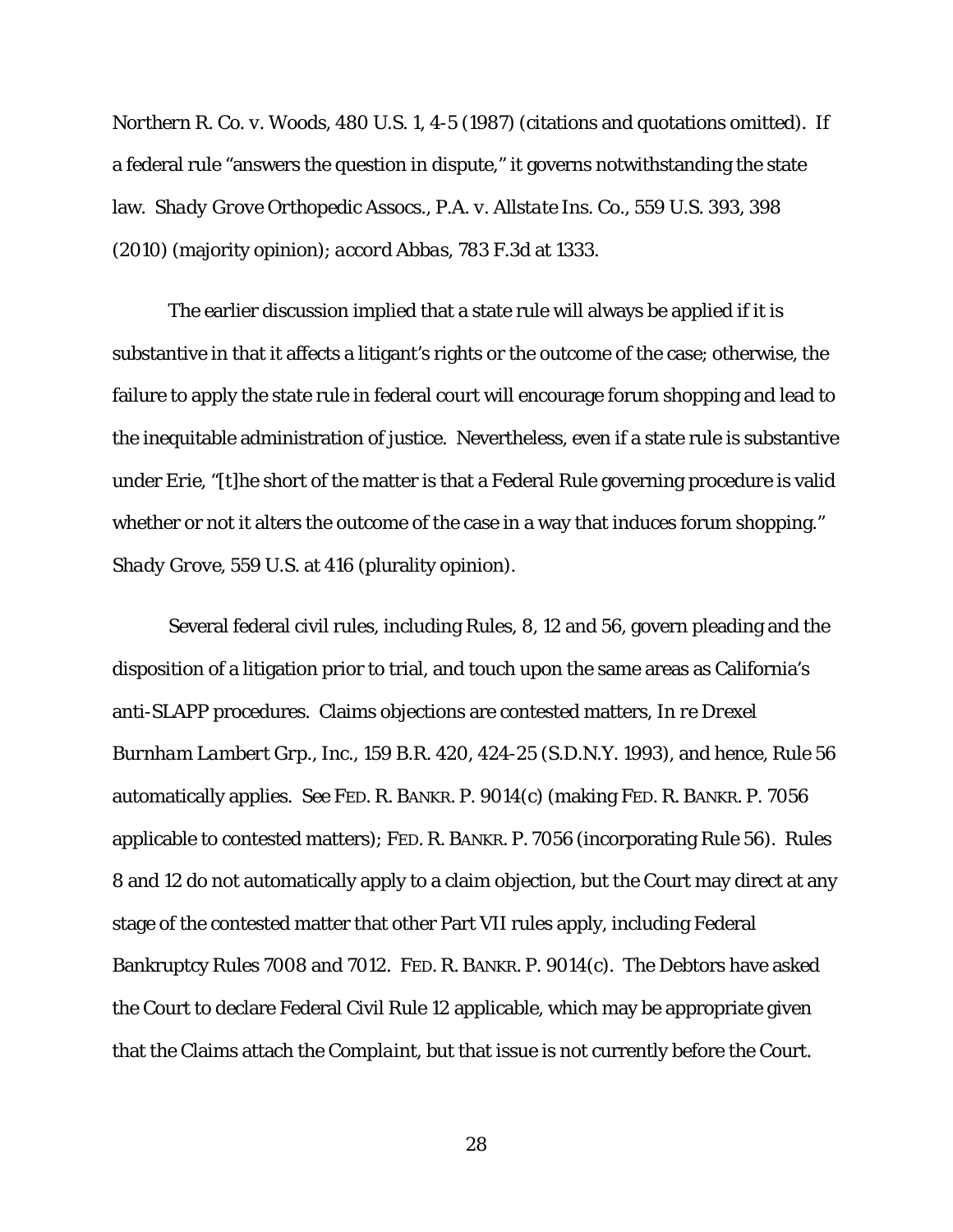The question that has divided the circuit and district courts is whether some or all of the relevant Federal Rules of Civil Procedure conflict with the provisions of anti-SLAPP statutes, and therefore displace them. In *Newsham*, the Ninth Circuit concluded that there was no "direct collision" between the special motion to strike and the mandatory fee-shifting provisions under the California anti-SLAPP statute on the one hand, and Rules 12 or 56 of the Federal Rules of Civil Procedure on the other. 190 F.3d at 972. If the special motion is denied, motions under Rule 12 and Rule 56 could still be made. *Id.* Furthermore, the anti-SLAPP statute served an interest not directly addressed by the Federal Rules: protection of the constitutional rights to freedom of speech and petition for redress of grievances. *Id.* at 973 (citation omitted). In *Metabolife Int'l, Inc. v. Wornick*, 264 F.3d 832 (9th Cir. 2001), however, the Court ruled that the discovery-limiting aspects of section 425.16(f) and (g) of the California anti-SLAPP statute collided with the discovery-allowing aspects of Rule 56, and did not apply in federal court. *Id.* at 846; *accord Rogers v. Home Shopping Network, Inc.*, 57 F. Supp. 2d 973, 980 (C.D. Cal. 1999).

In *Godin*, the First Circuit upheld the special motion procedures contained in Maine's anti-SLAPP statute.<sup>13</sup> According to the Court of Appeals, Rules 12(b)(6) and 56 (as well as Maine's analogous procedural rules) apply generally while the anti-SLAPP statute provides special procedures in a limited class of cases involving petitioning

<sup>13</sup> The Maine anti-SLAPP statute, ME. REV. STAT. tit. 14, § 556 provides, in relevant part, that the plaintiff must show "that the moving party's exercise of its right of petition was devoid of any reasonable factual support or any arguable basis in law and that the moving party's acts caused actual injury to the responding party. In making its determination, the court shall consider the pleading and supporting and opposing affidavits stating the facts upon which the liability or defense is based." The statute also stays discovery, but the Court may order specified discovery for good cause shown. Finally, it includes a nonmandatory provision that allows the Court to award attorneys' fees and expenses to the moving party if the special motion is granted.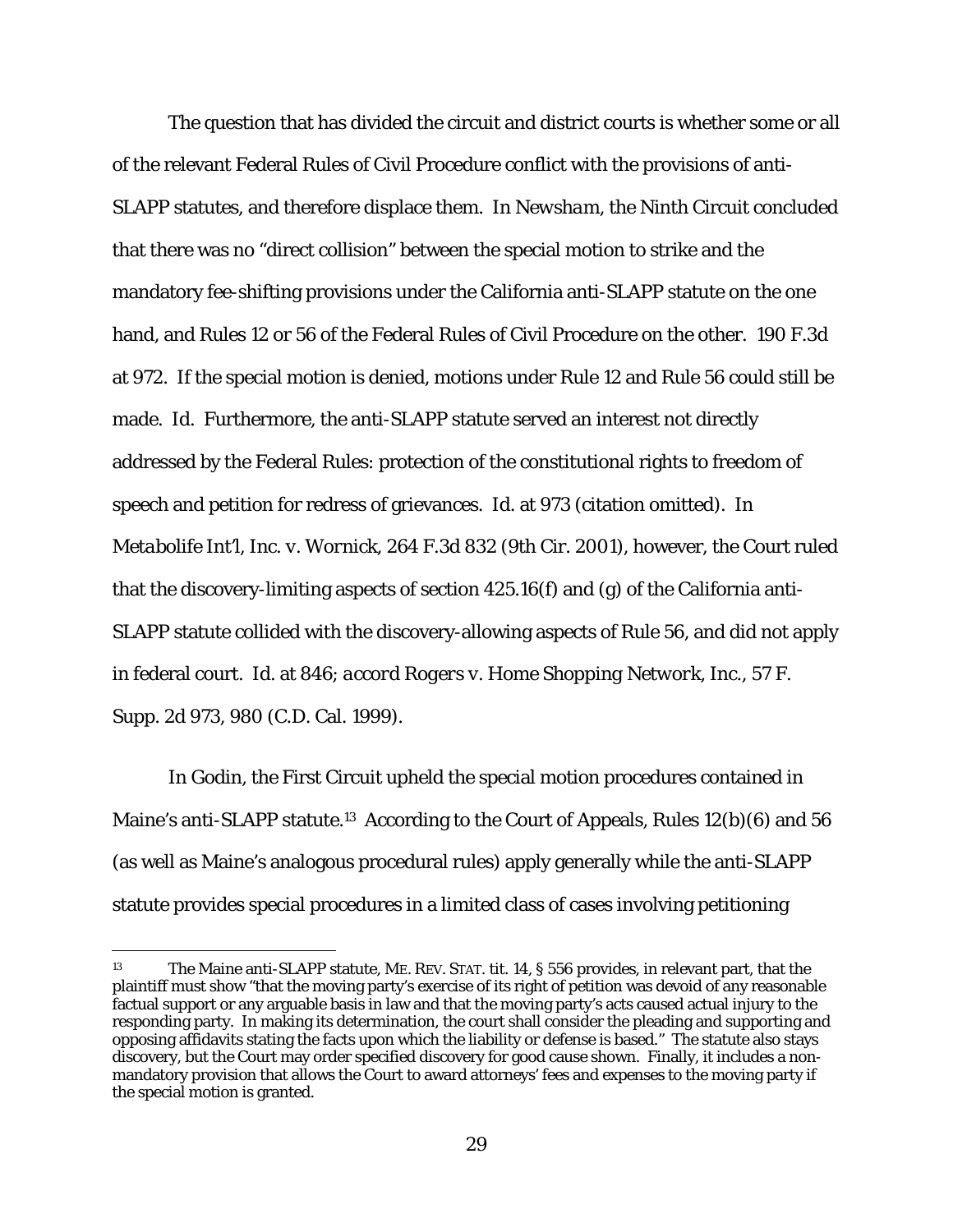activity. 629 F.3d at 88. In addition, Rule 12(b)(6) tests the legal sufficiency of the complaint while the anti-SLAPP statute provides a different mechanism to dismiss the complaint on an entirely different basis. *Id.* at 89. Similarly, the factfinder does not evaluate material factual disputes under Federal Civil Rule 56, but the anti-SLAPP statute requires the Court to consider whether the defendant's conduct had a reasonable basis in the law, and whether the conduct caused the plaintiff's injury. *Id.* Moreover, the anti-SLAPP statute "alters what plaintiffs must prove to prevail" and provides substantive legal defenses which are not the province of Federal Civil Rules. *Id.* Finally, the stay of discovery except for good cause under the Maine law is consistent with the burdens imposed on the opponent of a summary judgment motion under Federal Civil Rule 56(d) (formerly Rule 56(f)).14 *Id.* at 90.

Curiously, other decisions have seized on the same procedural differences that *Godin* cited, and pointed to those differences in reaching the opposite conclusion that a direct conflict existed between the Federal Rules and the particular anti-SLAPP statute at issue. For example, within the Ninth Circuit, several judges have expressed the view that *Newsham* was wrongly decided even while acknowledging that it is Ninth Circuit law. In *Makaeff v. Trump University, LLC*, 715 F.3d 254 (9th Cir. 2013), Chief Judge

 $\overline{a}$ 14 The *Metabolife* Court had rejected this conclusion:

Although Rule 56(f) facially gives judges the discretion to disallow discovery when the non-moving party cannot yet submit evidence supporting its opposition, the Supreme Court has restated the rule as requiring, rather than merely permitting, discovery "where the nonmoving party has not had the opportunity to discover information that is essential to its opposition."

*Metabolife*, 264 F.3d at 846. (quoting *Anderson v. Liberty Lobby, Inc.,* 477 U.S. 242, 250 n.5 (1986)).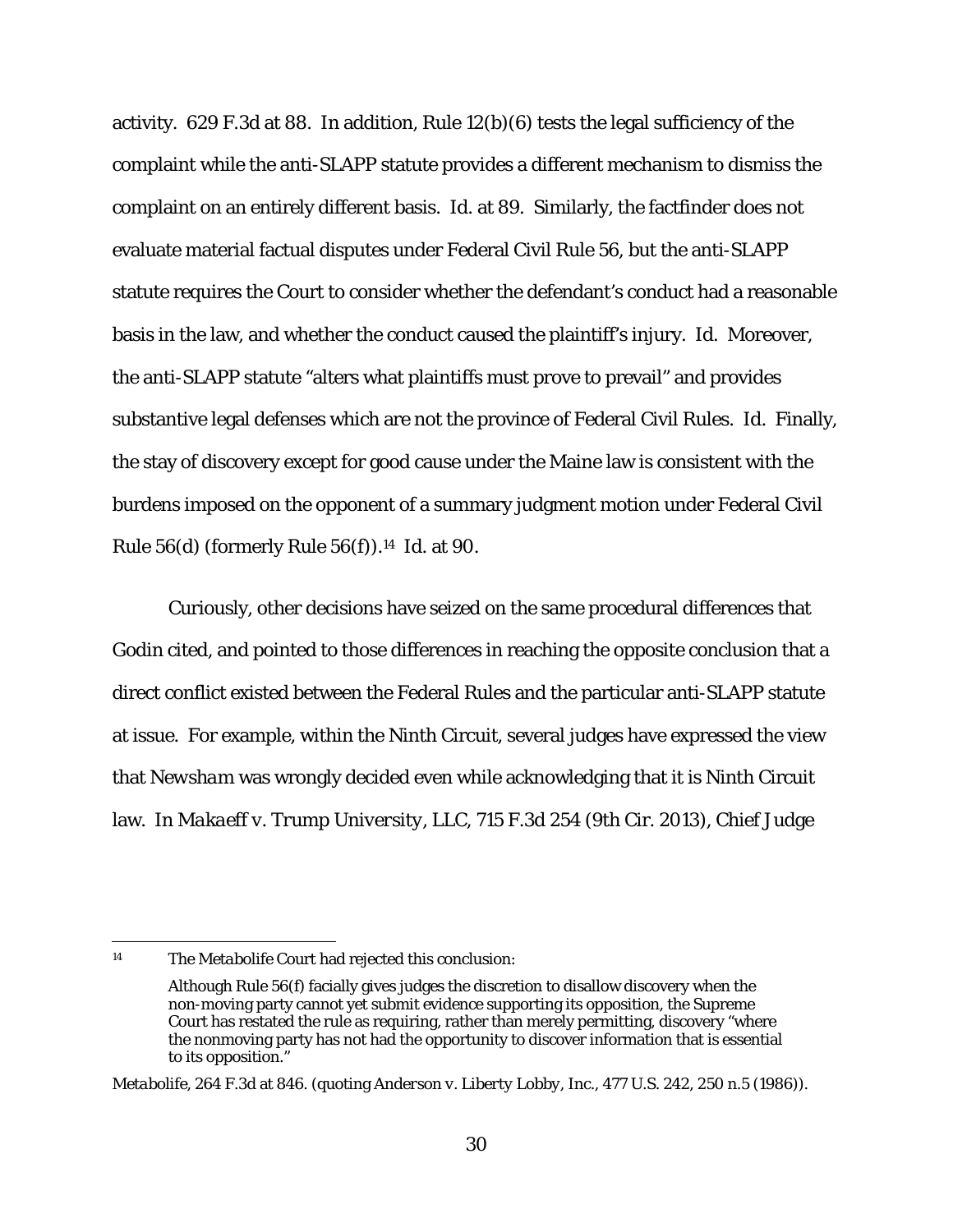Kozinski stated in a concurring opinion that the California anti-SLAPP statute directly collided with the Federal Rules of Civil Procedure:

The California anti-SLAPP statute cuts an ugly gash through this orderly process. Designed to extricate certain defendants from the spiderweb of litigation, it enables them to test the factual sufficiency of a plaintiff's case prior to any discovery; it changes the standard for surviving summary judgment by requiring a plaintiff to show a "reasonable probability" that he will prevail, rather than merely a triable issue of fact; it authorizes attorneys' fees against a plaintiff who loses the special motion by a standard far different from that applicable under Federal Rule of Civil Procedure 11; and it gives a defendant who loses the motion to strike the right to an interlocutory appeal, in clear contravention of Supreme Court admonitions that such appeals are to be entertained only very sparingly because they are so disruptive of the litigation process.

*Id.* at 274 (Kozinski, C.J., concurring); *accord Makaeff v. Trump University, LLC*, 736 F.3d 1180, 1188-89 (9th Cir. 2013) ("*Trump en Banc"*) (Watford, J., dissenting from denial of hearing *en banc*). In addition, after *Metabolife* "crippled" the discoverylimiting provisions of the California statute at the expense of a quick and inexpensive termination of a SLAPP suit, it created a "hybrid procedure where neither the Federal Rules nor the state anti-SLAPP statute operate as designed." *Makaeff v. Trump University, LLC*, 715 F.3d at 275 (Kozinski, C.J., concurring); *accord Trump en Banc*, 736 F.3d at 1189 (Watford, J., dissenting from denial of rehearing *en banc*).

 In his concurrence in *Travelers Cas. Ins. Co. of Am. v. Hirsh*, 831 F.3d 1179 (9th Cir. 2016), joined by Judge Gould, Judge Kozinski concluded that the California anti-SLAPP statute directly conflicted with Rule 12(b)(6). 831 F.3d at 1183-84 (Kozinski, J., concurring). The Rule 12(b)(6) standard requires the plaintiff to state a claim plausible on its face. *Id.* at 1183. The California rule requires the plaintiff to demonstrate "that the claim is legally sufficient and 'supported by a sufficient prima facie showing of facts to sustain a favorable judgment if the evidence submitted by the plaintiff is credited.'"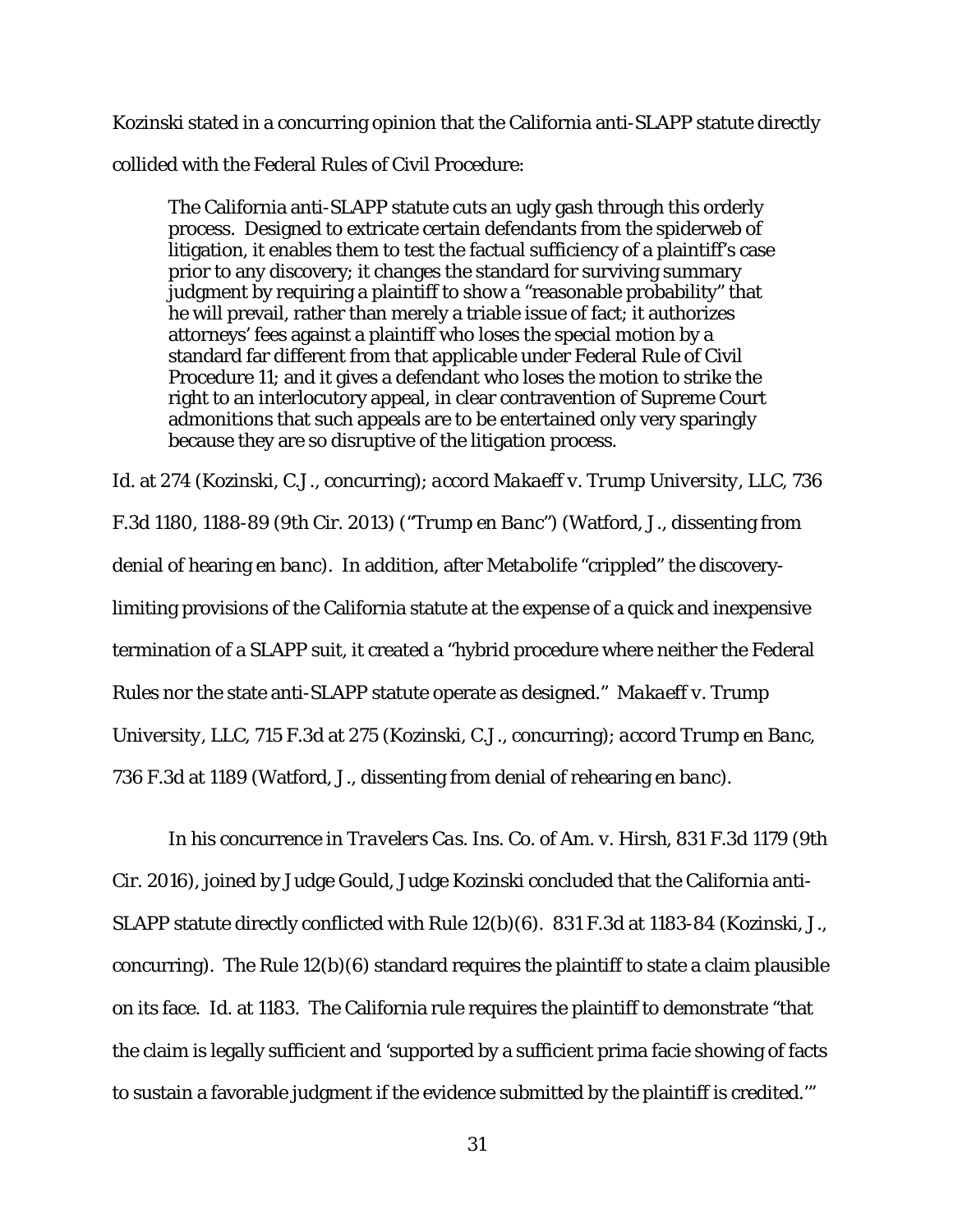*Id.* (quoting *Wilson v. Parker, Covert & Chidester*, 50 P.3d 733, 739 (Cal. 2002)). "'Probability' is a much higher bar than 'plausibility,'" *id.*, and additionally, the California special motion requires supporting evidence while Rule 12 does not. *Id.* Rule 12's plausibility standard "*alone* strikes the right balance between avoiding wasteful litigation and giving plaintiffs a chance to prove their claims," and "[u]sing California's standard in federal court means that some plaintiffs with plausible claims will have their cases dismissed before they've had a chance to gather supporting evidence. It's obvious that the two standards conflict." *Id.* at 1183-84 (emphasis in original) (citing *Bell Atlantic Corp. v. Twombly*, 550 U.S. 544, 556 (2007) and *Ashcroft v. Iqbal*, 556 U.S. 662, 679 (2009)).

Judge Gould's separate concurrence stated that he was persuaded to the same view by Judge Kozinski's concurrence and the D.C. Circuit's opinion in *Abbas*, which construed the D.C. anti-SLAPP statute, D.C. CODE § 16-5502. *Id.* at 1186 (Gould, J., concurring); *see also Abbas,* 783 F.3d at 1332-33 (discussing issue before the Court). The D.C. special motion requires the defendant to make a *prima facie* showing that the claim arises from a protected activity. D.C. CODE § 16-5502(b). If it does, the "motion shall be granted unless the responding party demonstrates that the claim is likely to succeed on the merits, in which case the motion shall be denied." *Id.* The filing of the special motion stays discovery, but the court may order specified discovery if it if it will enable the plaintiff to defeat the motion and is not unduly burdensome, but may shift the defendant's cost of compliance to the plaintiff.15 *Id.* at § 16-5502(c). A separate

<sup>15</sup> D.C. CODE § 16-5503 includes provides for a special motion to quash efforts to seek "personal identifying information" under certain circumstances.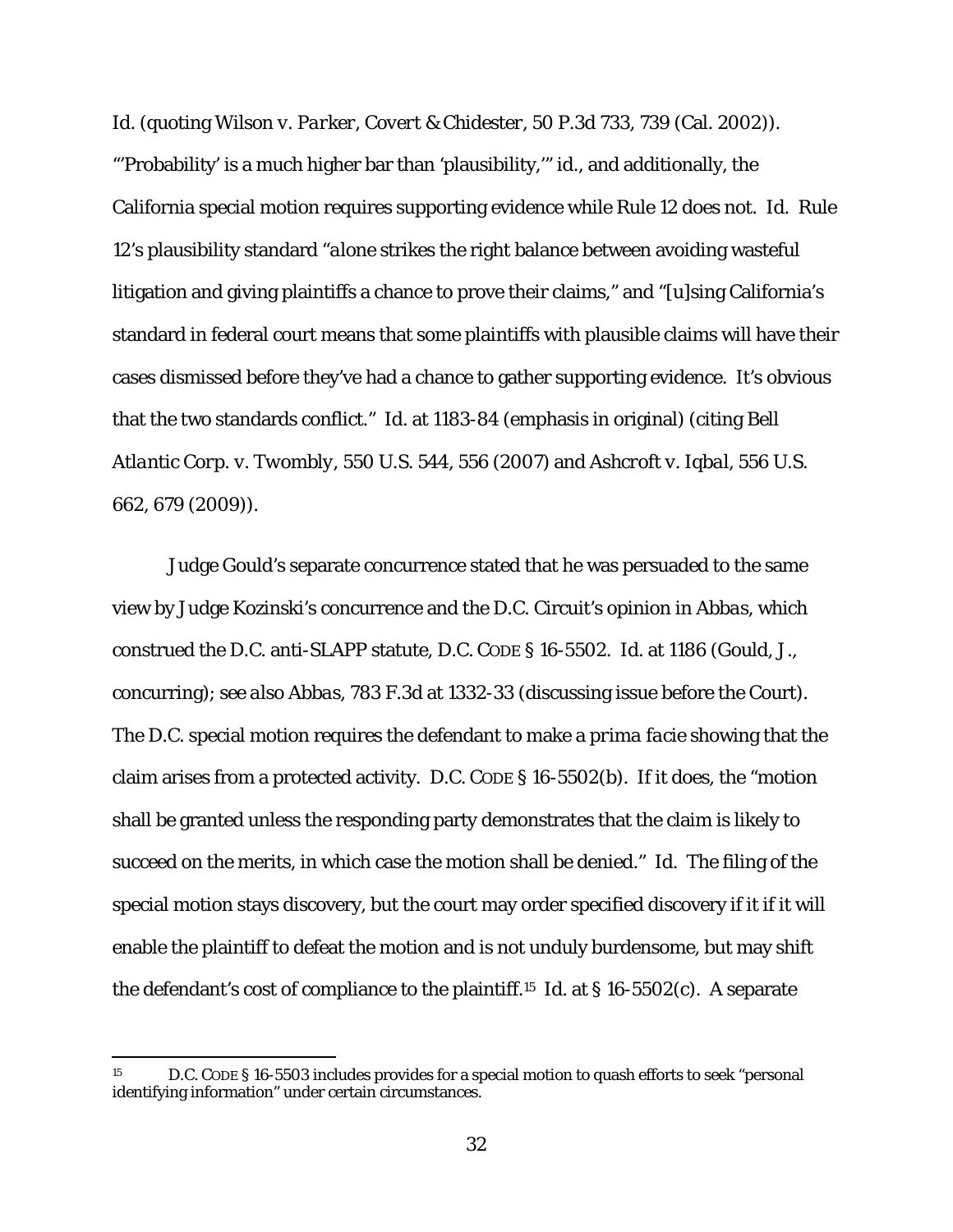provision authorizes non-mandatory fee shifting. D.C. CODE § 16-5504. *In Abbas*, the Court concluded, primarily for the reasons articulated by Judge Kozinski and the other Ninth Circuit "dissenters," that the D.C. anti-SLAPP statute conflicted with Rules 12 and 56, particularly in light of the additional hurdle placed on the plaintiff to survive dismissal and get to trial. *See Abbas*, 783 F.3d at 1334-36 (discussing conflict and citing Chief Judge Kozinski's concurrence in *Makaeff* and Judge Watford's dissent in *Trump en Banc*).

Some of the California district courts have carved out a curious middle ground to avoid a conflict. In *Rogers v. Home Shopping Network*, the defendants made a special motion under the California anti-SLAPP statute, and the plaintiff requested the opportunity to take discovery notwithstanding the statutory stay. 57 F. Supp. 2d at 974. The *Newsham* Court had already held that the special motion procedure applied in federal diversity actions, but had not yet addressed the discovery provisions in the California statute. *Id.* at 977-79. The *Rogers* court concluded that the discoverylimiting provisions conflicted with the discovery-allowing provisions in Rule 56, *Id.* at 981-82, and the Ninth Circuit adopted this view in *Metabolife*. 264 F.3d at 846; *accord Travelers*, 831 F.3d at 1186 (Kozinski, J., concurring).

The *Rogers* court also addressed how the special motion would work in federal court, an issue that *Newsham* did not decide. The court ultimately concluded that to avoid a conflict, the special motion must apply the same standards as the Federal Rules:

In sum, § 425.16 applies in federal court. However, it cannot be used in a manner that conflicts with the Federal Rules. This results in the following outcome: If a defendant makes a special motion to strike based on alleged deficiencies in the plaintiff's complaint, the motion must be treated in the same manner as a motion under Rule  $12(b)(6)$  except that the attorney's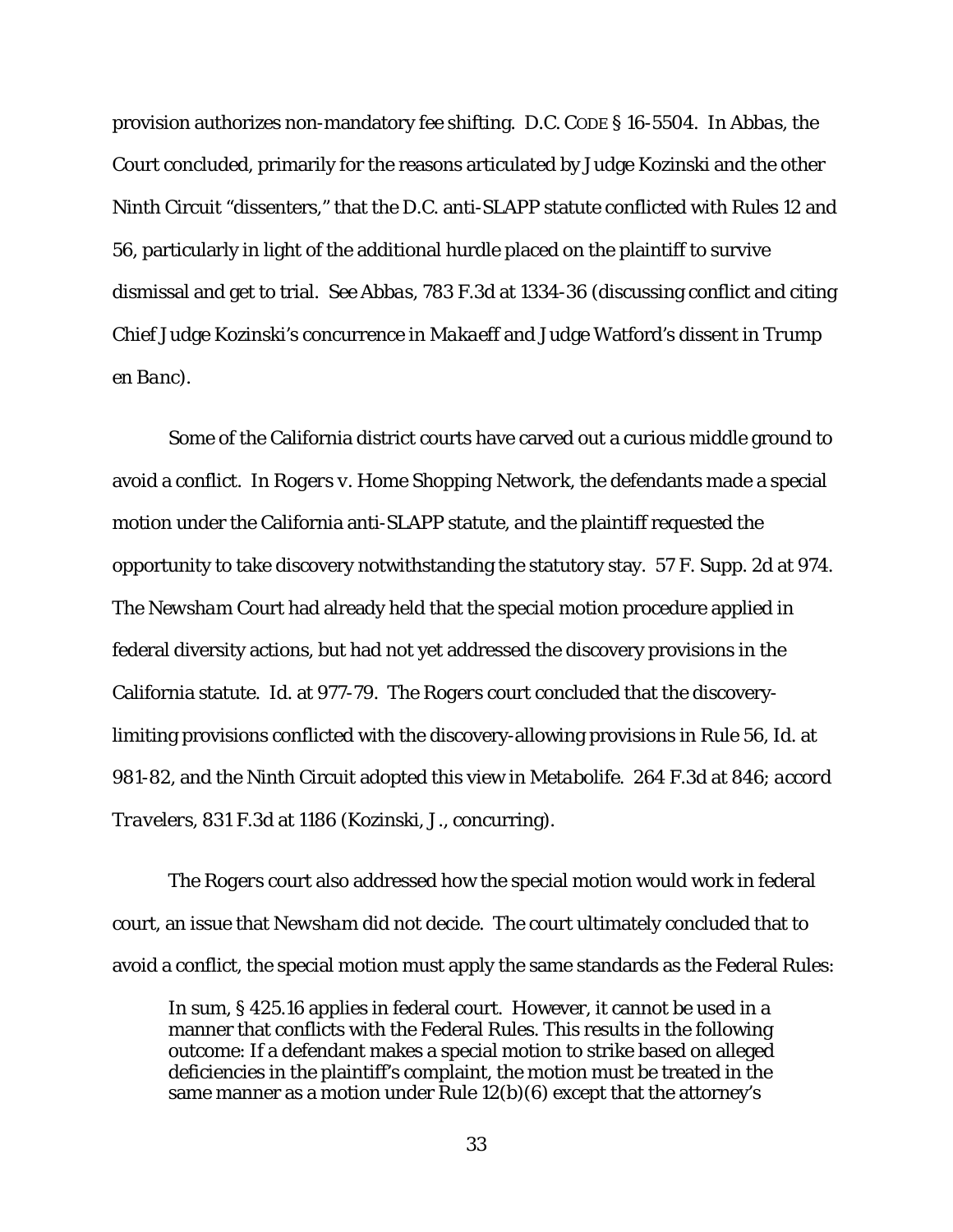fee provision of § 425.16(c) applies. If a defendant makes a special motion to strike based on the plaintiff's alleged failure of proof, the motion must be treated in the same manner as a motion under Rule 56 except that again the attorney's fees provision of § 425.16(c) applies.

57 F. Supp. 2d at 983; *accord In re Bah*, 321 B.R. 41, 45 n.6 (B.A.P. 9th Cir.2005); *Bulletin Displays, LLC v. Regency Outdoor Advertising, Inc.*, 448 F. Supp. 2d 1172, 1180 (C.D. Cal. 2006); *Brit Uw Ltd. v. City of San Diego*, No. 14cv2195 JM(WVG), 2016 WL 6269730, at \*6 (S.D. Cal. Jan. 22, 2016); *Bautista v. Hunt & Henriques,* No. C-11- 4010 JCS, 2012 WL 160252, at \*3-4 (N.D. Cal. Jan. 17, 2012). The Ninth Circuit adopted this standard in an unreported opinion, *Z.F. v. Ripon Unified Sch. Dist.*, 482 F. App'x 239, 240 (9th Cir. 2012) ("If a defendant makes an anti-SLAPP motion to strike founded on purely legal arguments, then the analysis is made under Fed. R. Civ. P. 8 and 12 standards; if it is a factual challenge, then the motion must be treated as though it were a motion for summary judgment and discovery must be permitted.") Under this approach, the special motion is governed by the same rules that apply to motions to dismiss and motions for summary judgment under the Federal Rules, the discovery provisions in Rule 56 trump the discovery provisions under CAL. CIV. PROC. CODE section 425.16, and the only aspect of the state law that remains intact is the mandatory-fee shifting provisions.

 Based on the foregoing, the Court concludes that the special motion procedures conflict with the procedures set forth in Rule 56 (and Rule 12 should it be made applicable) primarily for the reasons expressed by Judge Kozinski in his concurrences and the decisions in *Abbas* and *Rogers*.16 At bottom, the literal application of the

<sup>&</sup>lt;sup>16</sup> In the claims objection context, the special motion procedure also conflicts with Rule 3001(f) of the Federal Rules of Bankruptcy Procedure which provides that "[a] proof of claim executed and filed in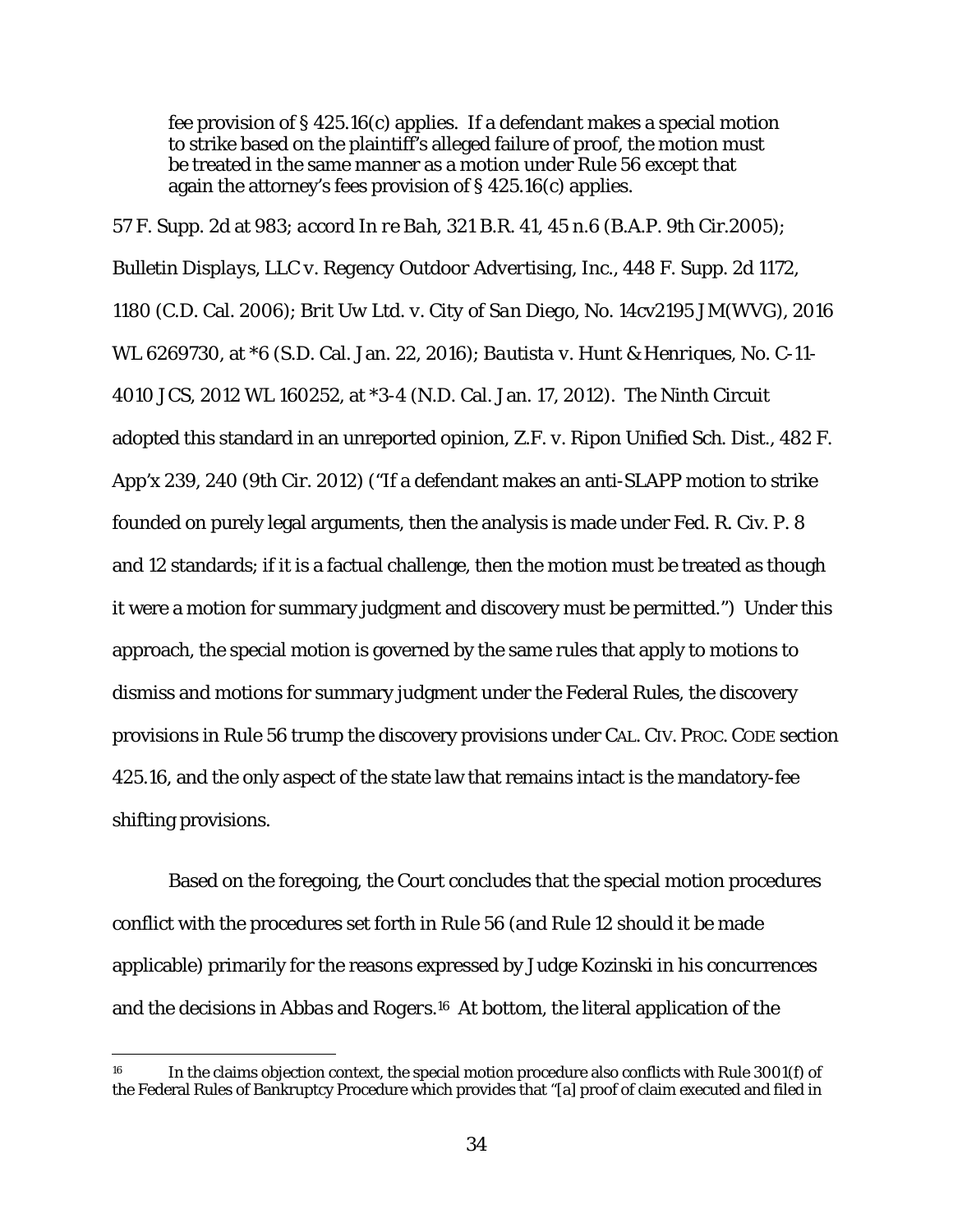California statute would require a federal court to dismiss a lawsuit that would not be subject to dismissal under Federal Rules 12 and 56. The Ninth Circuit has recognized this conflict and substantially cut back on the statutory procedures that govern the California anti-SLAPP special motion, essentially treating it as a motion subject to the Federal Rules of Civil Procedure. Furthermore, the special motion requires the Court to evaluate the facts and make factual findings in determining whether the plaintiff has shown a probability of success. Thus, the court must decide disputed factual issues without the benefit of a trial and its attendant protections not the least of which is the ability to cross-examine witnesses. It is not surprising that the highest courts of two states have concluded that comparable anti-SLAPP statutes violate the right to a jury trial under that particular state's constitution. *E.g.*, *Opinion of the Justices (SLAPP Suit Procedure*), 641 A.2d 1012, 1015 (N.H. 1994); *Davis v. Cox*, 351 P.3d 862, 874 (Wash. 2015) (*en banc*).17

 Accordingly, the Court concludes that even though the California anti-SLAPP statute is substantive under *Erie*, the literal application of the special motion procedures conflict with Rule 56 (and Rule 12 to the extent it is made applicable), and does not apply to the disposition of the *Omnibus Objection*. I do not decide whether the fee

accordance with these rules shall constitute *prima facie* evidence of the validity and the amount of the claim." If the claimant is entitled to the presumption, the initial burden of going forward rests with the objecting party. If the objecting party does not come forward with any evidence, the objection must be overruled. Under the anti-SLAPP statute, however, once the defendant shows that the claim arose from a protected activity, and without regard to its merit, the burden shifts to the claimant to go forward with evidence showing a probability of success.

<sup>&</sup>lt;sup>17</sup> The Washington Court noted distinctions between the California and Washington anti-SLAPP statutes, focusing primarily on the different burdens of proof. *Davis*, 351 P.3d at 869-71. Despite these differences, the California statute suffers from the same fundamental problem as the Washington law; it deprives a litigant of the right to a trial by jury to resolve all factual disputes.